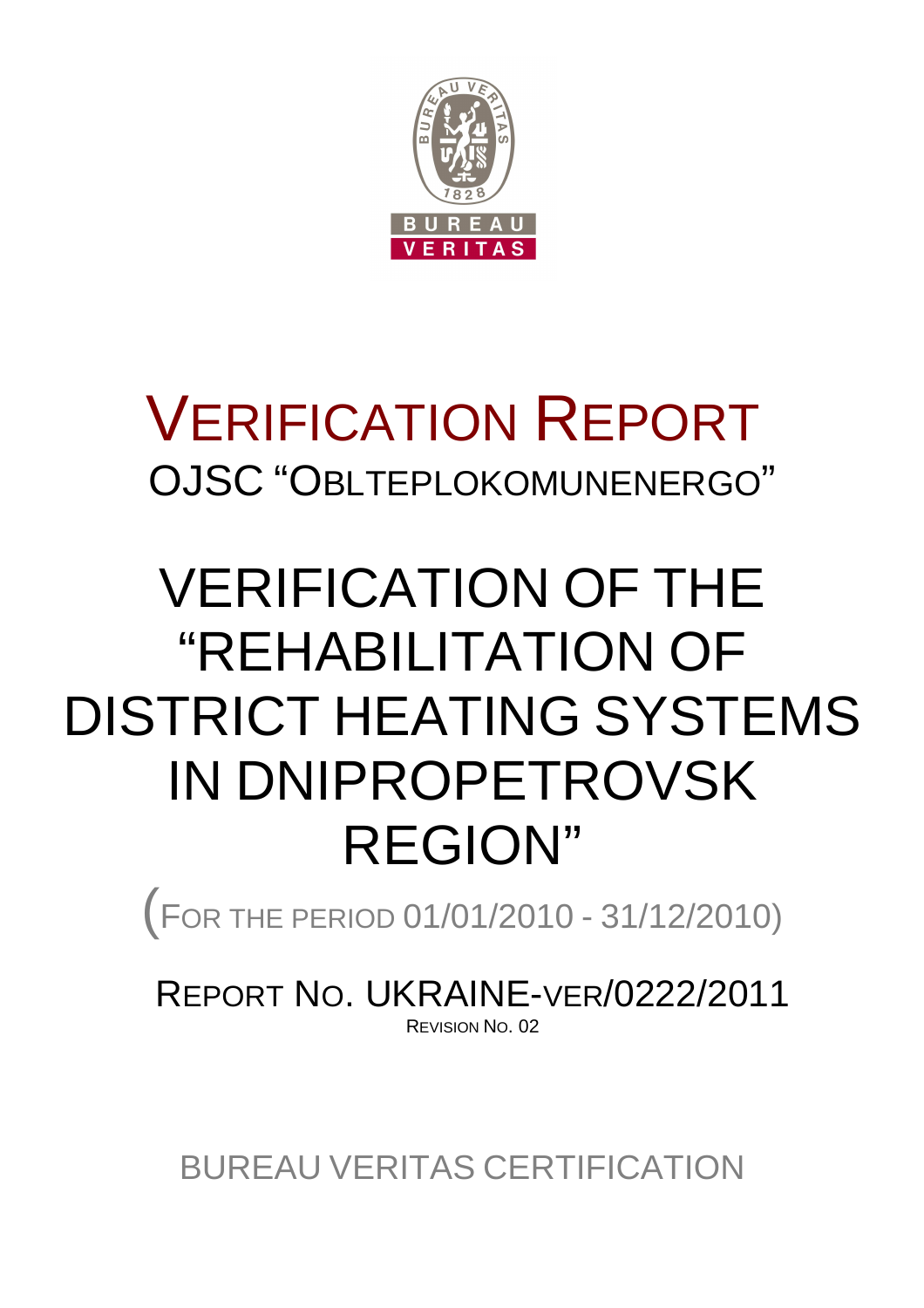#### Report No: UKRAINE-ver/0222/2011



| Date of first issue:<br>06/04/2011                                                                                                                                                                                                                                                                                                                                                                                                                                                                                                                                                                                                                                        | Organizational unit:                                                                                                                                                                                                                                                                                                                                                                                                                                                                                                                                                             | <b>Bureau Veritas Certification Holding SAS</b>                                                                  |  |  |  |  |
|---------------------------------------------------------------------------------------------------------------------------------------------------------------------------------------------------------------------------------------------------------------------------------------------------------------------------------------------------------------------------------------------------------------------------------------------------------------------------------------------------------------------------------------------------------------------------------------------------------------------------------------------------------------------------|----------------------------------------------------------------------------------------------------------------------------------------------------------------------------------------------------------------------------------------------------------------------------------------------------------------------------------------------------------------------------------------------------------------------------------------------------------------------------------------------------------------------------------------------------------------------------------|------------------------------------------------------------------------------------------------------------------|--|--|--|--|
| Client:<br>OJSC "Oblteplokomunenergo"                                                                                                                                                                                                                                                                                                                                                                                                                                                                                                                                                                                                                                     | Client ref.:<br>Barbarov Yu. A.                                                                                                                                                                                                                                                                                                                                                                                                                                                                                                                                                  |                                                                                                                  |  |  |  |  |
| Summary:<br>Bureau Veritas Certification has made the third periodic verification of the "Rehabilitation of District Heating<br>Systems in Dnipropetrovsk Region" project of OJSC "Oblteplokomunenergo" located in Dnipropetrovsk<br>Region, Ukraine, and applying the JI specific approach, on the basis of UNFCCC criteria for the JI, as well as<br>criteria given to provide for consistent project operations, monitoring and reporting. UNFCCC criteria refer to<br>Article 6 of the Kyoto Protocol, the JI rules and modalities and the subsequent decisions by the JI Supervisory<br>Committee, as well as the host country criteria.                             |                                                                                                                                                                                                                                                                                                                                                                                                                                                                                                                                                                                  |                                                                                                                  |  |  |  |  |
| The verification scope is defined as a periodic independent review and ex post determination by the Accredited<br>Independent Entity of the monitored reductions in GHG emissions during defined verification period, and<br>consisted of the following three phases: i) desk review of the project design and the baseline and monitoring<br>plan; ii) follow-up interviews with project stakeholders; iii) resolution of outstanding issues and the issuance of<br>the final verification report and opinion. The overall verification, from Contract Review to Verification Report &<br>Opinion, was conducted using Bureau Veritas Certification internal procedures. |                                                                                                                                                                                                                                                                                                                                                                                                                                                                                                                                                                                  |                                                                                                                  |  |  |  |  |
| The first output of the verification process is a list of Clarification, Corrective Actions Requests, Forward<br>Actions Requests (CR, CAR and FAR), presented in Appendix A.                                                                                                                                                                                                                                                                                                                                                                                                                                                                                             |                                                                                                                                                                                                                                                                                                                                                                                                                                                                                                                                                                                  |                                                                                                                  |  |  |  |  |
| period from 01/01/2010 till 31/12/2010.                                                                                                                                                                                                                                                                                                                                                                                                                                                                                                                                                                                                                                   | In summary, Bureau Veritas Certification confirms that the project is implemented as planned and described in<br>approved project design documents. Installed equipment being essential for generating emission reduction<br>runs reliably and is calibrated appropriately. The monitoring system is in place and the project is ready to<br>generate GHG emission reductions. The GHG emission reduction is calculated accurately and without material<br>errors, omissions, or misstatements, and the ERUs issued totalize 28839 tons of CO <sub>2</sub> eq for the monitoring |                                                                                                                  |  |  |  |  |
| Our opinion relates to the project's GHG emissions and resulting GHG emission reductions reported and<br>related to the approved project baseline and monitoring, and its associated documents.                                                                                                                                                                                                                                                                                                                                                                                                                                                                           |                                                                                                                                                                                                                                                                                                                                                                                                                                                                                                                                                                                  |                                                                                                                  |  |  |  |  |
| Report No.:<br><b>Subject Group:</b><br>UKRAINE-ver/0222/2011<br>JI                                                                                                                                                                                                                                                                                                                                                                                                                                                                                                                                                                                                       |                                                                                                                                                                                                                                                                                                                                                                                                                                                                                                                                                                                  |                                                                                                                  |  |  |  |  |
| Project title:<br>"Rehabilitation of District Heating Systems<br>Dnipropetrovsk Region"<br>Work carried out by:                                                                                                                                                                                                                                                                                                                                                                                                                                                                                                                                                           | $\mathsf{in}$                                                                                                                                                                                                                                                                                                                                                                                                                                                                                                                                                                    |                                                                                                                  |  |  |  |  |
| Igor Kachan - Team Leader, Lead Verifier<br>Oleg Skoblyk - Team Member, Lead Verifier                                                                                                                                                                                                                                                                                                                                                                                                                                                                                                                                                                                     |                                                                                                                                                                                                                                                                                                                                                                                                                                                                                                                                                                                  |                                                                                                                  |  |  |  |  |
| Work reviewed by:<br>Ivan Sokolov - Internal Technical Reviewer<br>Work approved by:                                                                                                                                                                                                                                                                                                                                                                                                                                                                                                                                                                                      |                                                                                                                                                                                                                                                                                                                                                                                                                                                                                                                                                                                  | ation<br>$\boxtimes$<br>No distribution without permission from the<br>Client or responsible organizational unit |  |  |  |  |
| Flavio Gomes - Operational Manager<br>Date of this revision:<br>Rev. No.:                                                                                                                                                                                                                                                                                                                                                                                                                                                                                                                                                                                                 | Number of pages:                                                                                                                                                                                                                                                                                                                                                                                                                                                                                                                                                                 | Limited distribution                                                                                             |  |  |  |  |
| 08/04/2011<br>02<br>34                                                                                                                                                                                                                                                                                                                                                                                                                                                                                                                                                                                                                                                    |                                                                                                                                                                                                                                                                                                                                                                                                                                                                                                                                                                                  | Unrestricted distribution                                                                                        |  |  |  |  |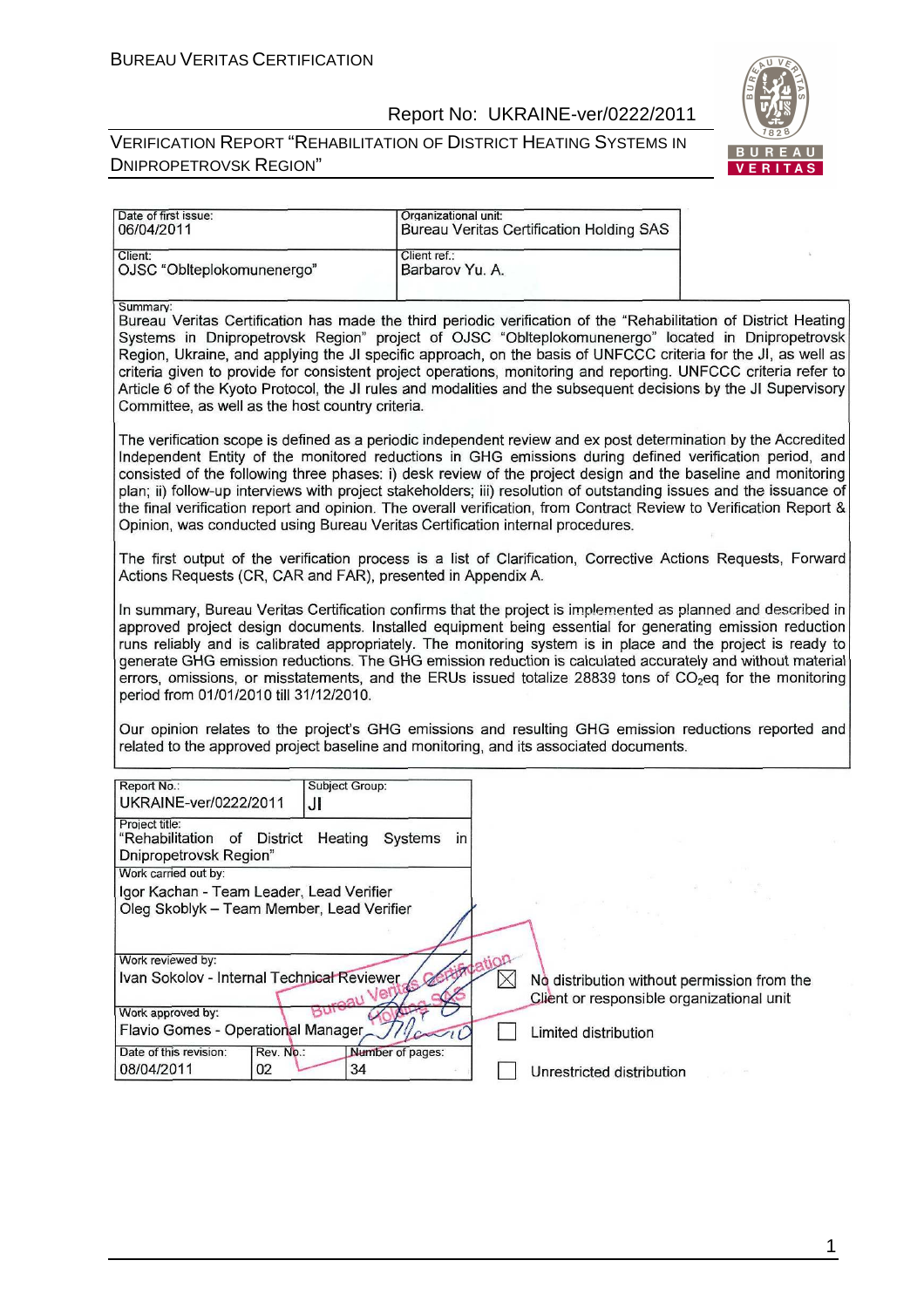VERIFICATION REPORT "REHABILITATION OF DISTRICT HEATING SYSTEMS IN DNIPROPETROVSK REGION"

#### **Table of Contents Page 2018**

| $\overline{1}$ |                                                                              | 3              |
|----------------|------------------------------------------------------------------------------|----------------|
| 1.1            | Objective                                                                    | 3              |
| 1.2            | Scope                                                                        | 3              |
| 1.3            | <b>Verification Team</b>                                                     | 3              |
| $\overline{2}$ |                                                                              |                |
| 2.1            | <b>Review of Documents</b>                                                   | $\overline{4}$ |
| 2.2            | Follow-up Interviews                                                         | 5              |
| 2.3            | Resolution of Clarification, Corrective and Forward Action<br>Requests       | 5              |
| 3              |                                                                              |                |
| 3.1            | Project approval by Parties involved (90-91)                                 | 6              |
| 3.2            | Project implementation (92-93)                                               | $\overline{7}$ |
| 3.3            | Compliance of the monitoring plan with the monitoring<br>methodology (94-98) | $\overline{7}$ |
| 3.4            | Revision of monitoring plan (99-100)                                         | 9              |
| 3.5            | Data management (101)                                                        | 9              |
| 3.6            | Verification regarding programmes of activities (102-110)                    | 9              |
| 4              |                                                                              |                |
| 5              |                                                                              |                |
|                | APPENDIX A: COMPANY PROJECT VERIFICATION PROTOCOL  14                        |                |

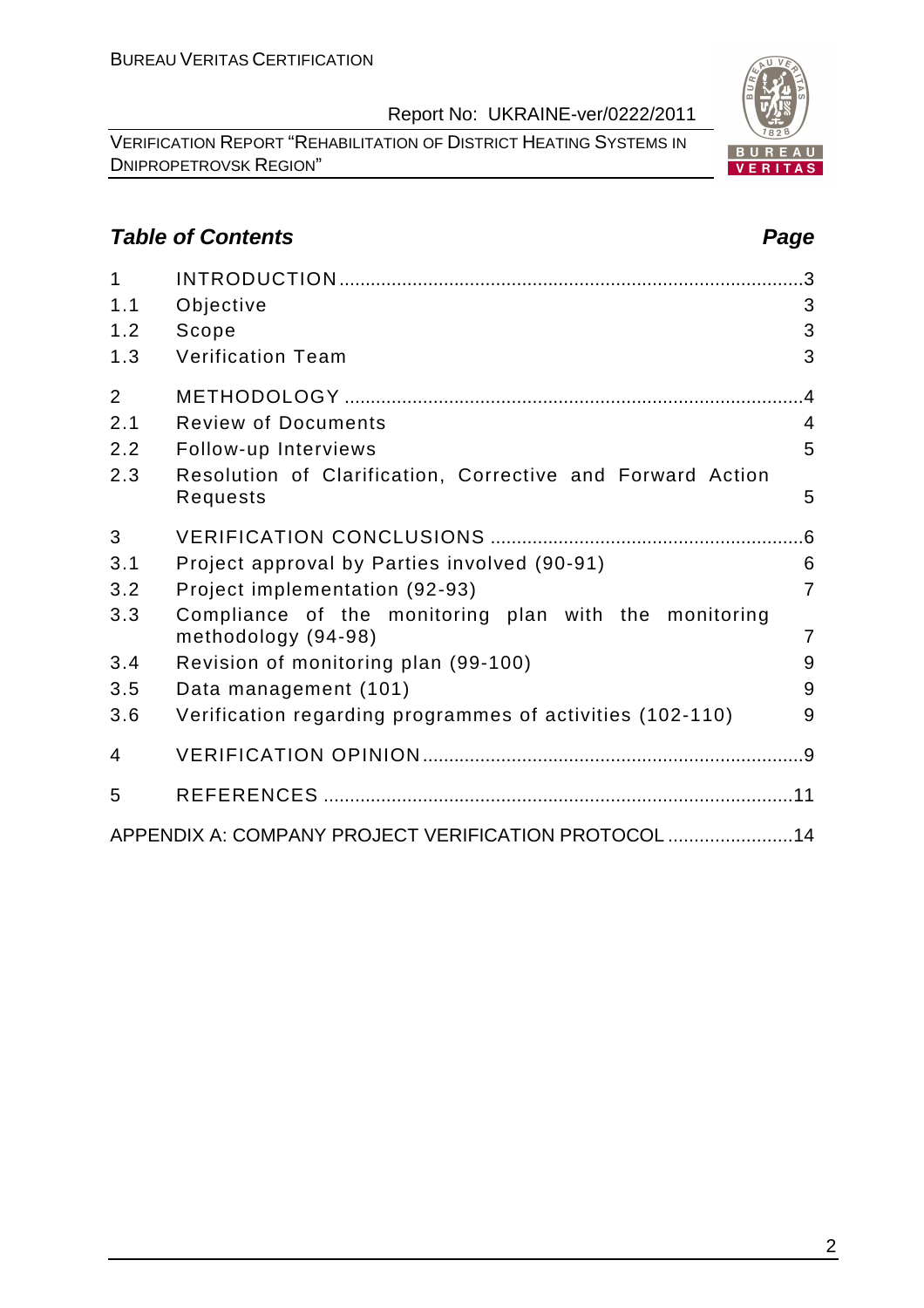VERIFICATION REPORT "REHABILITATION OF DISTRICT HEATING SYSTEMS IN DNIPROPETROVSK REGION"



### **1 INTRODUCTION**

OJSC "Oblteplokomunenergo" has commissioned Bureau Veritas Certification to verify the emissions reductions of its JI project «Rehabilitation of District Heating Systems in Dnipropetrovsk Region" (hereafter called "the project") located in Dnipropetrovsk Region, Ukraine.

This report summarizes the findings of the verification of the project, performed on the basis of UNFCCC criteria, as well as criteria given to provide for consistent project operations, monitoring and reporting.

#### **1.1 Objective**

Verification is the periodic independent review and ex post determination by the Accredited Independent Entity of the monitored reductions in GHG emissions during defined verification period.

The objective of verification can be divided in Initial Verification and Periodic Verification.

UNFCCC criteria refer to Article 6 of the Kyoto Protocol, the JI rules and modalities and the subsequent decisions by the JI Supervisory Committee, as well as the host country criteria.

#### **1.2 Scope**

The verification scope is defined as an independent and objective review of the project design document, the project's baseline study and monitoring plan and other relevant documents. The information in these documents is reviewed against Kyoto Protocol requirements, UNFCCC rules and associated interpretations.

The verification is not meant to provide any consulting towards the Client. However, stated requests for clarifications and/or corrective actions may provide input for improvement of the project monitoring towards reductions in the GHG emissions.

#### **1.3 Verification Team**

The verification team consists of the following personnel:

Igor Kachan

Bureau Veritas Certification, Team Leader, Climate Change Lead Verifier

Oleg Skoblyk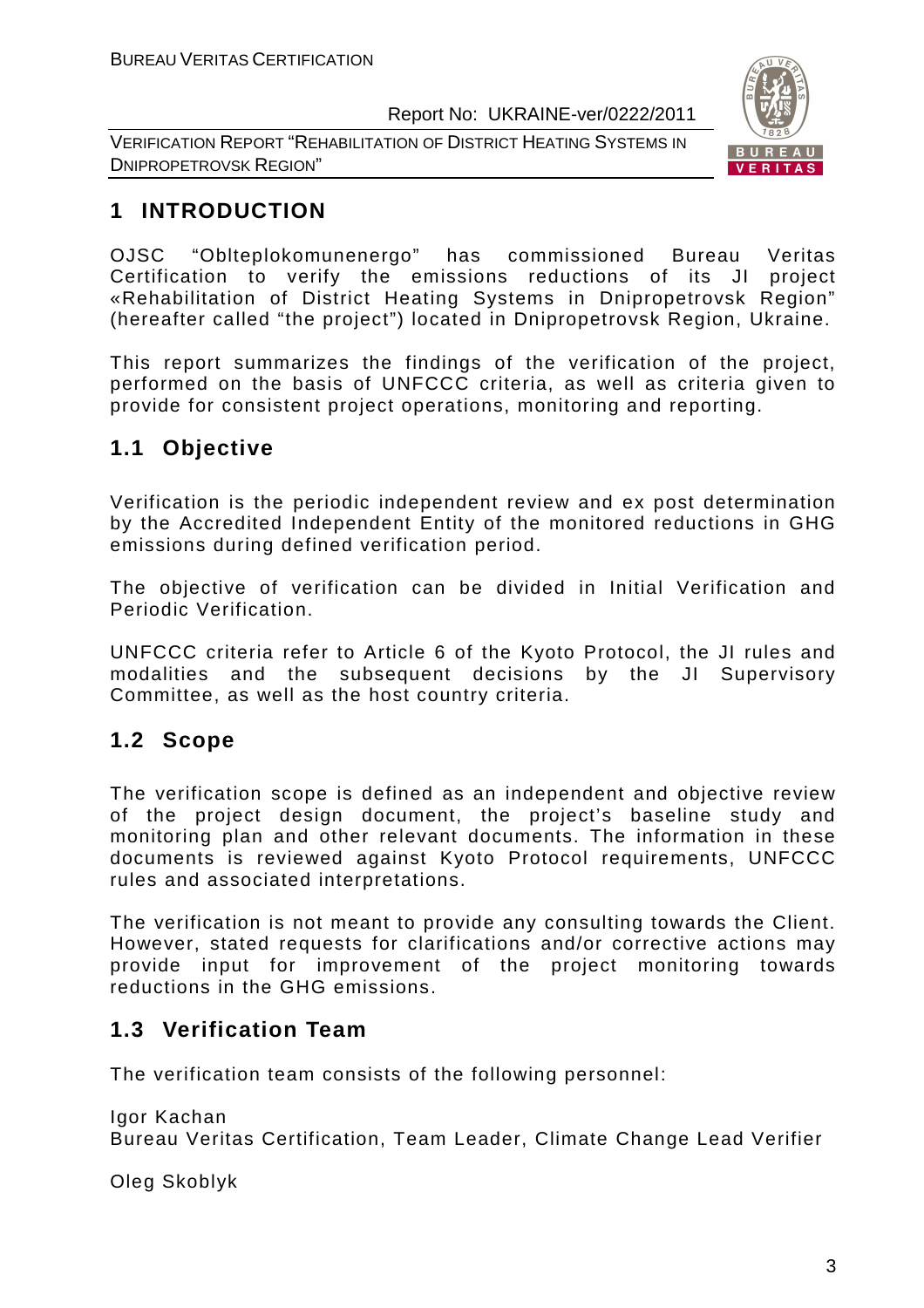VERIFICATION REPORT "REHABILITATION OF DISTRICT HEATING SYSTEMS IN DNIPROPETROVSK REGION"



Bureau Veritas Certification, Team Member, Climate Change Lead Verifier

This verification report was reviewed by: Ivan Sokolov Bureau Veritas Certification, Internal Technical Reviewer

#### **2 METHODOLOGY**

The overall verification, from Contract Review to Verification Report & Opinion, was conducted using Bureau Veritas Certification internal procedures.

In order to ensure transparency, a verification protocol was customized for the project, according to the version 01.1 of the Joint Implementation Determination and Verification Manual, issued by the Joint Implementation Supervisory Committee at its 19 meeting on 04/12/2009. The protocol shows, in a transparent manner, criteria (requirements), means of verification and the results from verifying the identified criteria. The verification protocol serves the following purposes:

- It organizes, details and clarifies the requirements a JI project is expected to meet;
- It ensures a transparent verification process where the verifier will document how a particular requirement has been verified and the result of the verification.

The completed verification protocol is enclosed in Appendix A to this report.

#### **2.1 Review of Documents**

The Monitoring Report (MR) Monitoring report «Rehabilitation of District Heating Systems in Dnipropetrovsk Region" version 01 dated 21/03/2011 submitted by OJSC "Oblteplokomunenergo" and additional background documents related to the project design and baseline, i.e. country Law,) and/or Guidance on criteria for baseline setting and monitoring, Host party criteria, Kyoto Protocol, Clarifications on Verification Requirements to be Checked by an Accredited Independent Entity were reviewed.

To address Bureau Veritas Certification further corrective action and clarification requests, the project participants revised the MR and resubmitted it on 06/04/2011 as version 02.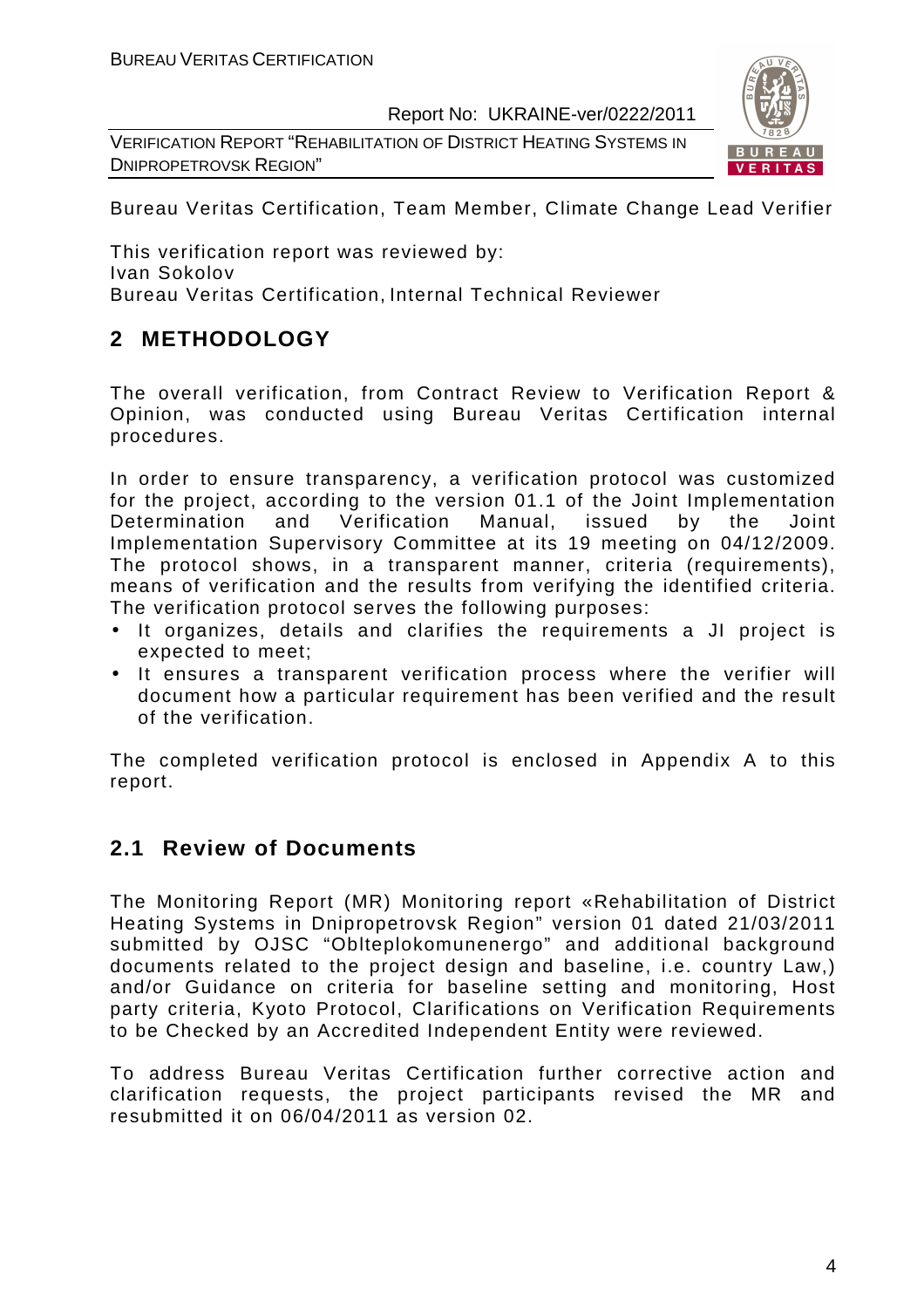VERIFICATION REPORT "REHABILITATION OF DISTRICT HEATING SYSTEMS IN DNIPROPETROVSK REGION"



The verification findings presented in this report relate to the Monitoring Reports versions 01 and 02 and project as described in the determined PDD.

#### **2.2 Follow-up Interviews**

On March 15, 2011 Bureau Veritas Certification performed on-site interviews with project stakeholders to confirm selected information and to resolve issues identified in the document review. RME "Dniproteploenergo" and Institute of Engineering Ecology were interviewed (see References). The main topics of the interviews are summarized in Table 1.

| Interviewed                         | <b>Interview topics</b>                                                                                                                                                                                                                                                                      |
|-------------------------------------|----------------------------------------------------------------------------------------------------------------------------------------------------------------------------------------------------------------------------------------------------------------------------------------------|
| organization                        |                                                                                                                                                                                                                                                                                              |
| RME "Dniproteploenergo"             | • Project implementation status<br>• Organizational structure<br>• Responsibilities and authorities<br>• Personnel training<br>• Installation of equipment<br>• Data logging, archiving and reporting                                                                                        |
|                                     | • Internal audits and check-ups<br>• Quality management procedures<br>and<br>technology<br>• Records of equipment installation<br>• Control of metering equipment<br>• Metering record keeping system, database<br>• Cross-check of the information provided in<br>the MR with other sources |
| Institute of Engineering<br>Ecology | • Monitoring plan<br>• Monitoring report<br>• Deviations from PDD<br>• ERUs calculation model                                                                                                                                                                                                |

**Table 1 Interview topics** 

#### **2.3 Resolution of Clarification, Corrective and Forward Action Requests**

The objective of this phase of the verification is to raise the requests for corrective actions and clarification and any other outstanding issues that needed to be clarified for Bureau Veritas Certification positive conclusion on the GHG emission reduction calculation.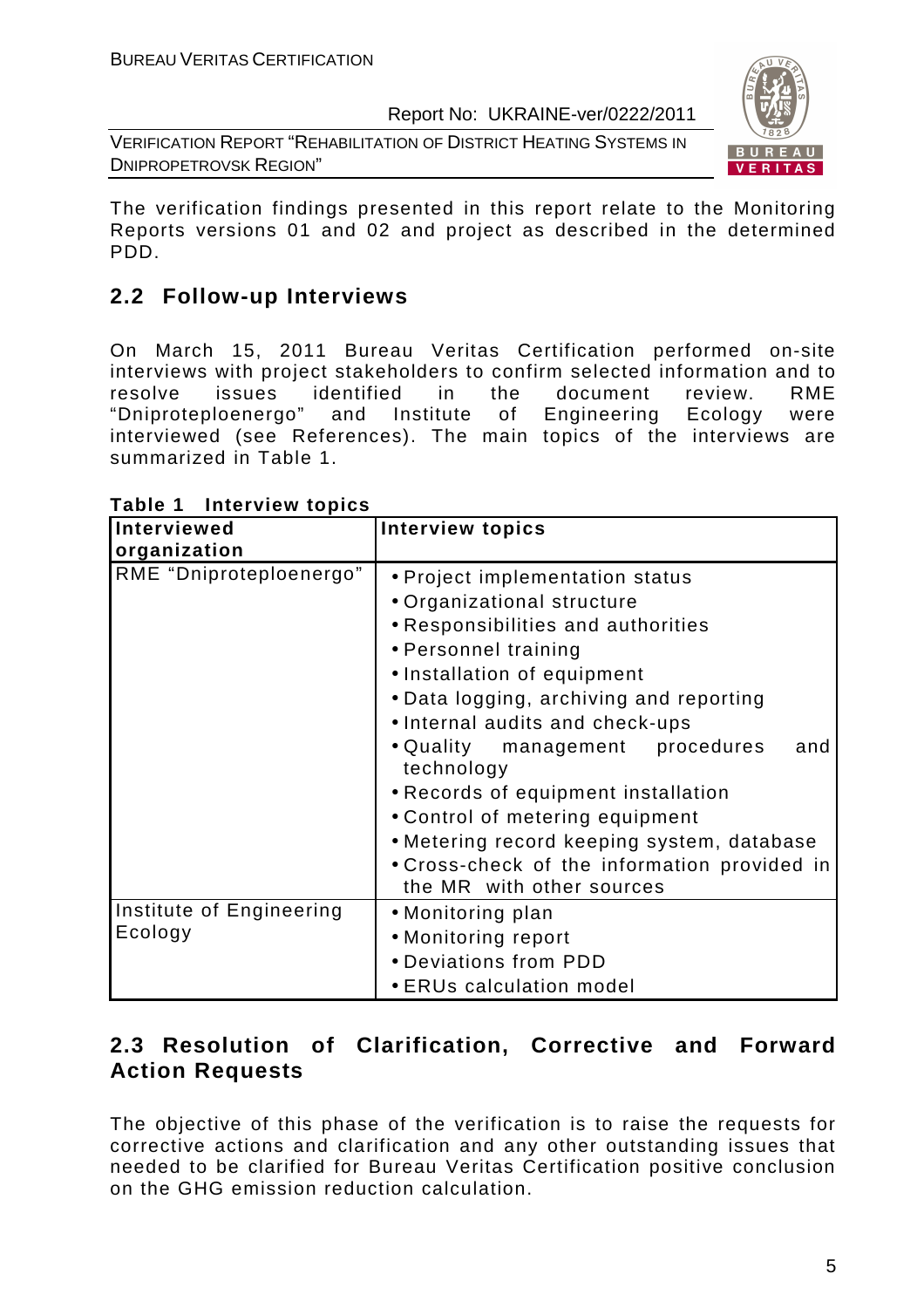



If the Verification Team, in assessing the monitoring reports and supporting documents, identifies issues that need to be corrected, clarified or improved with regard to the monitoring requirements, it should raise these issues and inform the project participants of these issues in the form of:

(a) Corrective action request (CAR), requesting the project participants to correct a mistake that is not in accordance with the monitoring plan;

(b) Clarification request (CL), requesting the project participants to provide additional information for the AIE to assess compliance with the monitoring plan;

(c) Forward action request (FAR), informing the project participants of an issue, relating to the monitoring that needs to be reviewed during the next verification period.

To guarantee the transparency of the verification process, the concerns raised are documented in more detail in the verification protocol in Appendix A.

#### **3 VERIFICATION CONCLUSIONS**

In the following sections, the conclusions of the verification are stated.

The findings from the desk review of the original monitoring documents and the findings from interviews during the follow up visit are described in the Verification Protocol in Appendix A.

The Clarification, Corrective and Forward Action Requests are stated, where applicable, in the following sections and are further documented in the Verification Protocol in Appendix A. The verification of the Project resulted in 11 Corrective Action Requests, 3 Clarification Requests, and 1 Forward Action Request.

The number between brackets at the end of each section corresponds to the DVM paragraph.

#### **3.1 Project approval by Parties involved (90-91)**

Written project approvals by Switzerland and Ukraine have been issued by the DFPs of those Parties when submitting the first verification report for publication in accordance with paragraph 38 of the JI guidelines. (They are listed among Category 1 Documents in the Reference section of this report)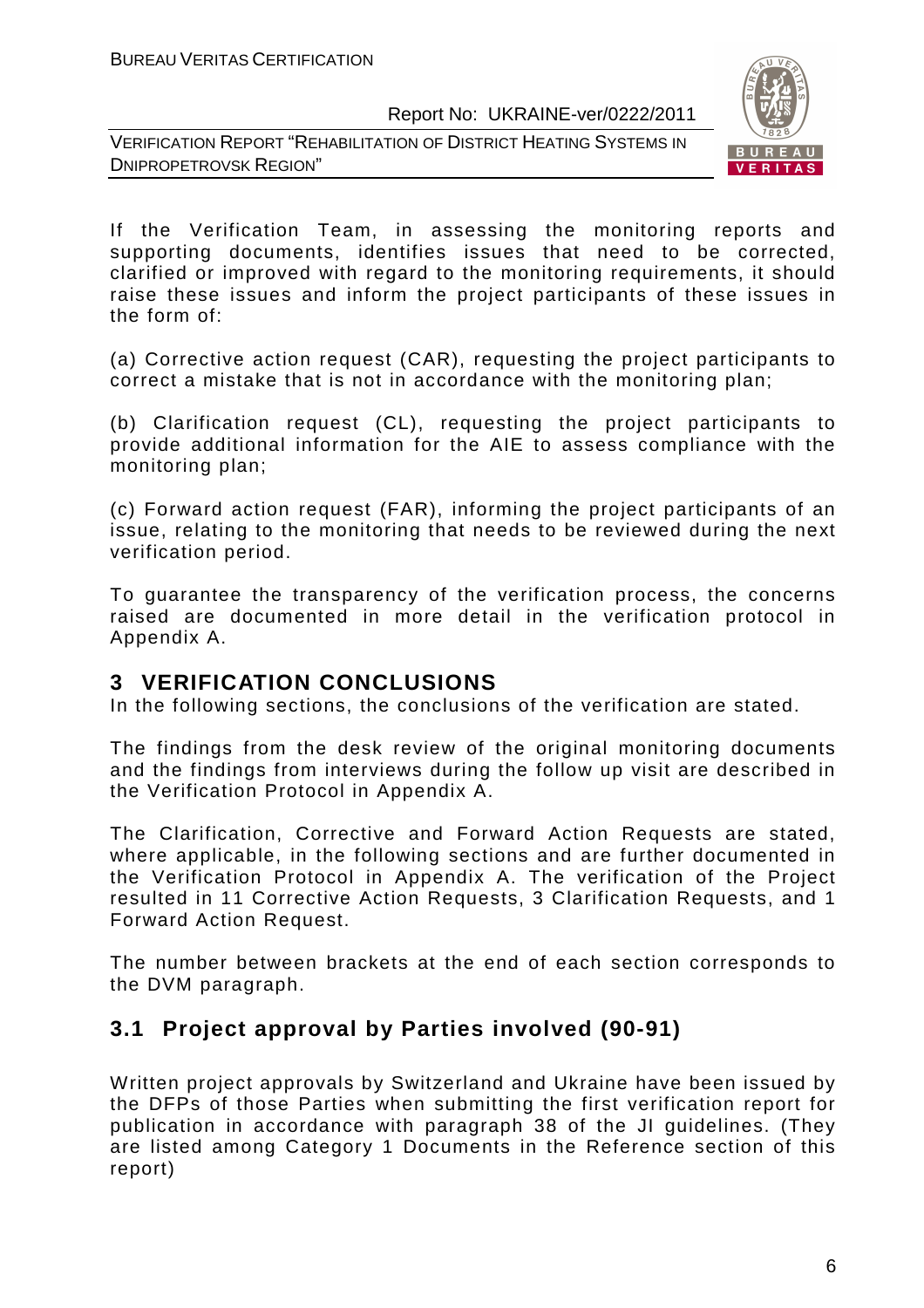VERIFICATION REPORT "REHABILITATION OF DISTRICT HEATING SYSTEMS IN DNIPROPETROVSK REGION"



The abovementioned written approvals are unconditional.

#### **3.2 Project implementation (92-93)**

It was assessed by Bureau Veritas verification team during the site visit that the project has been implemented in accordance with the PDD regarding which the determination has been deemed final.

Implementation of the rehabilitation of boiler-houses and heating systems has been realized according to the project plan. During the monitoring period the following measures were implemented: boiler equipment rehabilitation (replacement and rehabilitation of boilers, burners, etc.), network rehabilitation (replacement and rehabilitation of pipes, heat supply stations, heat exchangers, etc.), installation of heat utilizes, implementation of electricity saving measures (installation of frequency controllers, replacement of pumps, etc.), construction of quarter gas boiler-houses.

In several cases replacement of network pipes with different (from planned before) diameters takes place. At the same time, this has not influenced the original monitoring plan and the project operation.

Outstanding issues related to the Project implementation, project participants` response and BV Certification's conclusion are described in the Appendix A.

#### **3.3 Compliance of the monitoring plan with the monitoring methodology (94-98)**

The monitoring occurred in accordance with the monitoring plan included in the PDD regarding which the determination has been deemed final and is so listed on the UNFCCC JI website.

For calculating the emission reductions key factors, influencing the baseline emissions and the activity level of the project and the emissions as well as risks associated with the project were taken into account. Key monitoring activities for each subproject are sufficiently described in the MR and no deviations from the monitoring algorithm were detected. The monitoring points, including parameter monitored, monitoring equipment and information concerning its calibration interval are clearly described in the section B of the MR and the supporting Excel file and completely correspond to the ones prospected in the determined PDD.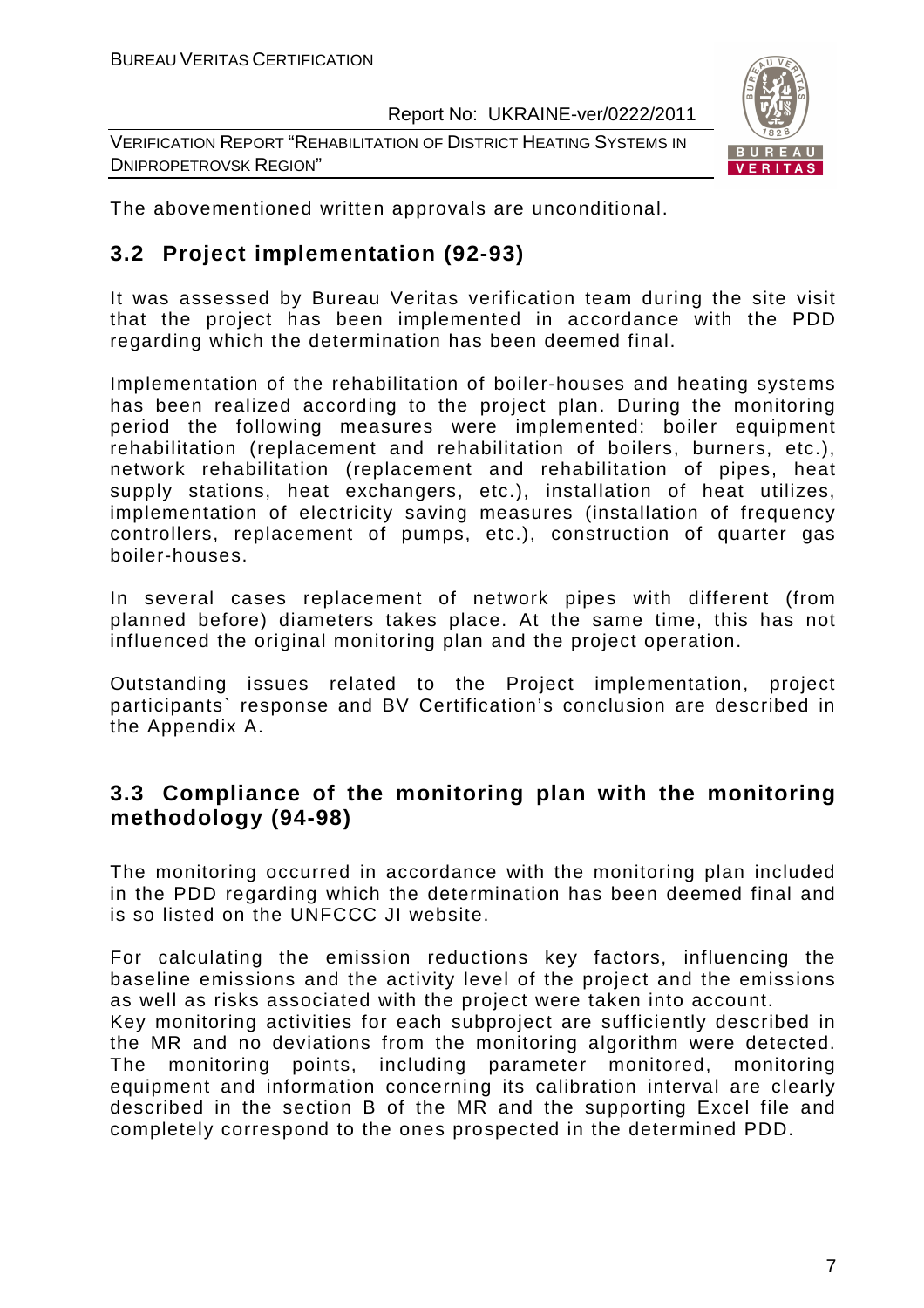VERIFICATION REPORT "REHABILITATION OF DISTRICT HEATING SYSTEMS IN DNIPROPETROVSK REGION"



The monitoring plan specifies the indicators, constants and variables that are reliable, valid, and that provide a transparent picture of the emission reductions to be monitored, such as:

- 1. Fuel consumption by boiler-houses (natural gas and coal)
- 2. Heating value of natural gas
- 3. Average external temperature during heating season
- 4. Average internal temperature during heating season
- 5. Quantity of hot water supply consumers
- 6. Total heating area
- 7. Average heat-transfer factor of the buildings in base year
- 8. Heating area of buildings (existed in base year) with improved heat insulation in reporting year
- 9. Heating area of new buildings connected to the heat supply system in reporting year
- 10. Heat-transfer factor of the buildings with new thermal insulation
- 11. Duration of heating period
- 12. Duration of hot water supply period
- 13. Maximal connected load for heating services
- 14. Connected load for hot water supply
- 15. Standard specific discharge of hot water at personal account
- 16.  $CO<sub>2</sub>$  emission factor
- 17. Conversion factor for average load within heating period
- 18. Electric energy consumption by the boiler-houses

Emission factors, including default emission factors, are selected by carefully balancing accuracy and reasonableness, and appropriately justified of the choice.

Data used for monitoring of the emission reductions are sufficiently described in the Section B.2.1 of the MR (List of fixed default values, variables and attached values) and in Annex 1 (Data), Annex 2 (GHG emission reduction due to reducing of fuel consumption) and Annex 3 (GHG emission reduction due to reducing electricity consumption) to the MR.

The MR contains a complete compilation of the data that are collected for its application, including data that are measured or sampled and data that are collected from other sources (e.g. official statistics, IPCC, commercial and scientific literature etc.).

The calculation of emission reductions is based on conservative assumptions and the most plausible scenarios in a transparent manner.

Outstanding issues related to the Compliance of the monitoring plan with the monitoring methodology, project participants` response and BV Certification's conclusion is described in Appendix A.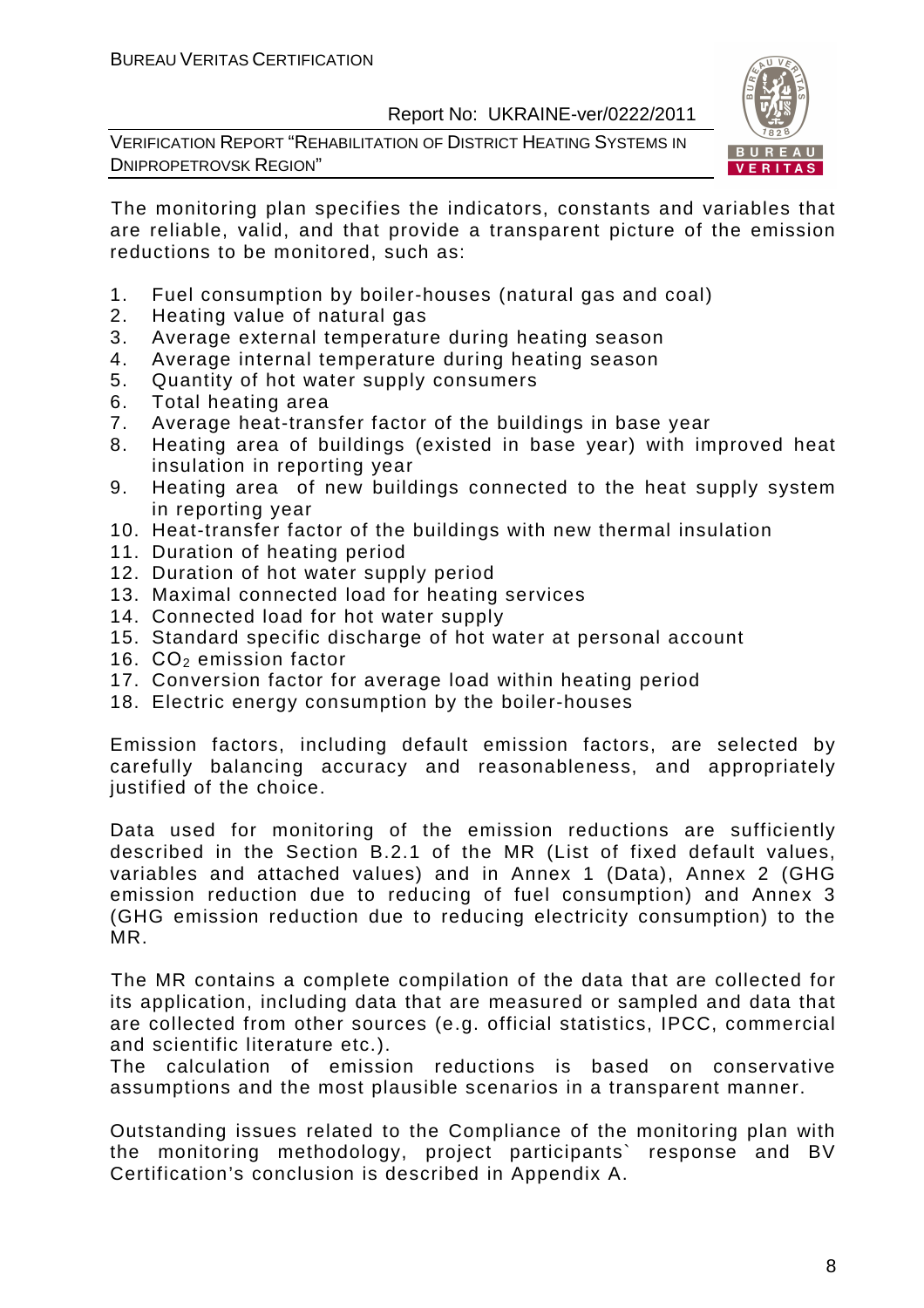VERIFICATION REPORT "REHABILITATION OF DISTRICT HEATING SYSTEMS IN DNIPROPETROVSK REGION"



#### **3.4 Revision of monitoring plan (99-100)**

Not applicable.

#### **3.5 Data management (101)**

The data and their sources, provided in the monitoring report, are clearly identified, reliable and transparent. The implementation of data collection procedures is in accordance with the monitoring plan, including the quality control and quality assurance procedures. The function of the monitoring equipment, including its calibration status, is in order. The evidence and records used for the monitoring are maintained in a traceable manner.

The monitoring of the main parameter - natural gas consumption by boiler houses, is carried out by the following scheme:

1. All boiler-houses are equipped with gas flow meters.

2. An operator of a boiler-house registers the instrument readings in the paper journals "Journal of registration of boiler-house's operation parameters" every day.

3. For the boiler-houses that are not equipped with gas volume correctors the following algorithm was used. An operator of a boiler house reads the values of temperature and pressure of the natural gas at the boiler-house gas input every 2 hours. These parameters are used to bring gas consumption to normal conditions.

4. Operators transfer gas consumption data to Production-Technical Department by phone daily. They are stored there and used for gas supply fees.

All monitored data are submitted for verification, and are to be stored during two years after the end of the crediting period, according to the Order #14a dated 04.10.2010 "On formation of the operational team and storage term of documents"

Outstanding issues related to the Data management, PP's response and BV Certification's conclusion is described in Appendix.

#### **3.6 Verification regarding programmes of activities (102- 110)**

Not applicable

#### **4 VERIFICATION OPINION**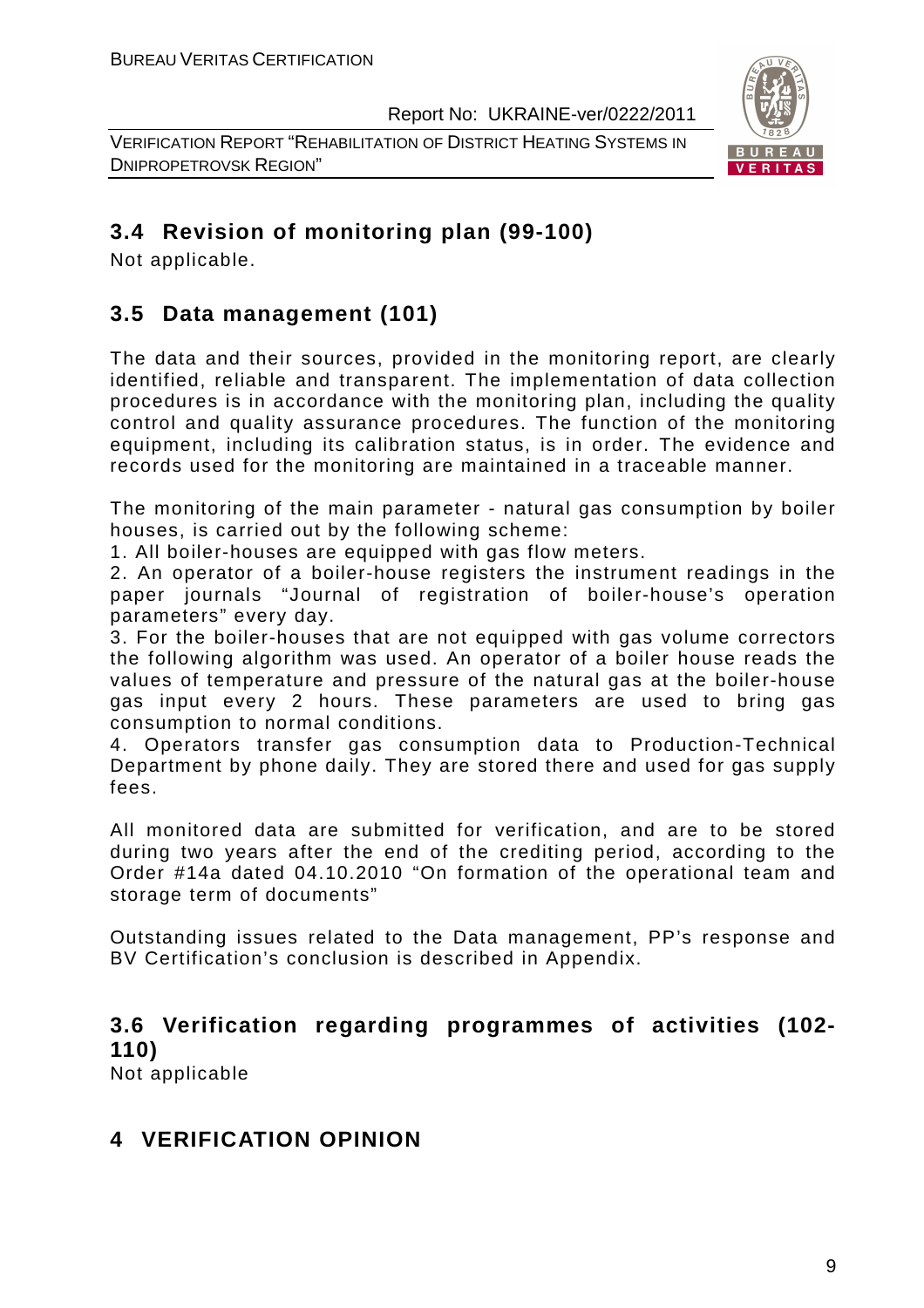VERIFICATION REPORT "REHABILITATION OF DISTRICT HEATING SYSTEMS IN DNIPROPETROVSK REGION"



Bureau Veritas Certification has performed the second periodic verification of the «Rehabilitation of District Heating Systems in Dnipropetrovsk Region" project in Ukraine. The verification was performed on the basis of UNFCCC criteria and host country criteria and also on the criteria given to provide for consistent project operations, monitoring and reporting.

The verification consisted of the following three phases: i) desk review of the project design and the baseline and monitoring plan; ii) follow-up interviews with project stakeholders; iii) resolution of outstanding issues and the issuance of the final verification report and opinion.

The management of OJSC "Oblteplokomunenergo" is responsible for the preparation of the GHG emissions data and the reported GHG emissions reductions of the project on the basis set out within the project Monitoring Plan indicated in the final PDD version 03 dated 15/12/2010. The development and maintenance of records and reporting procedures are in accordance with the plan, including the calculation and determination of GHG emission reductions from the project, is the responsibility of the management of the project.

Bureau Veritas Certification verified the Project Monitoring Report version 02 dated 05/04/2011 for the reporting period from 01/01/2010 till 31/12/2010 as indicated below. Bureau Veritas Certification confirms that the project is implemented as planned and described in approved project design. Installed equipment being essential for generating emission reduction runs reliably and is calibrated appropriately. The monitoring system is in place and the project is generating GHG emission reductions.

Bureau Veritas Certification confirms that the GHG emission reduction is calculated without material misstatements. Our opinion relates to the project's GHG emissions and resulting GHG emissions reductions reported and related to the approved project baseline and monitoring, and its associated documents. Based on the information we have seen and evaluated, we confirm the following statement:

Reporting period: From 01/01/2010 to 31/12/2010

| Baseline emissions         | : 297973 | t $CO2$ equivalents. |
|----------------------------|----------|----------------------|
| Project emissions          | :269134  | t $CO2$ equivalents. |
| <b>Emission Reductions</b> | : 28839  | t $CO2$ equivalents. |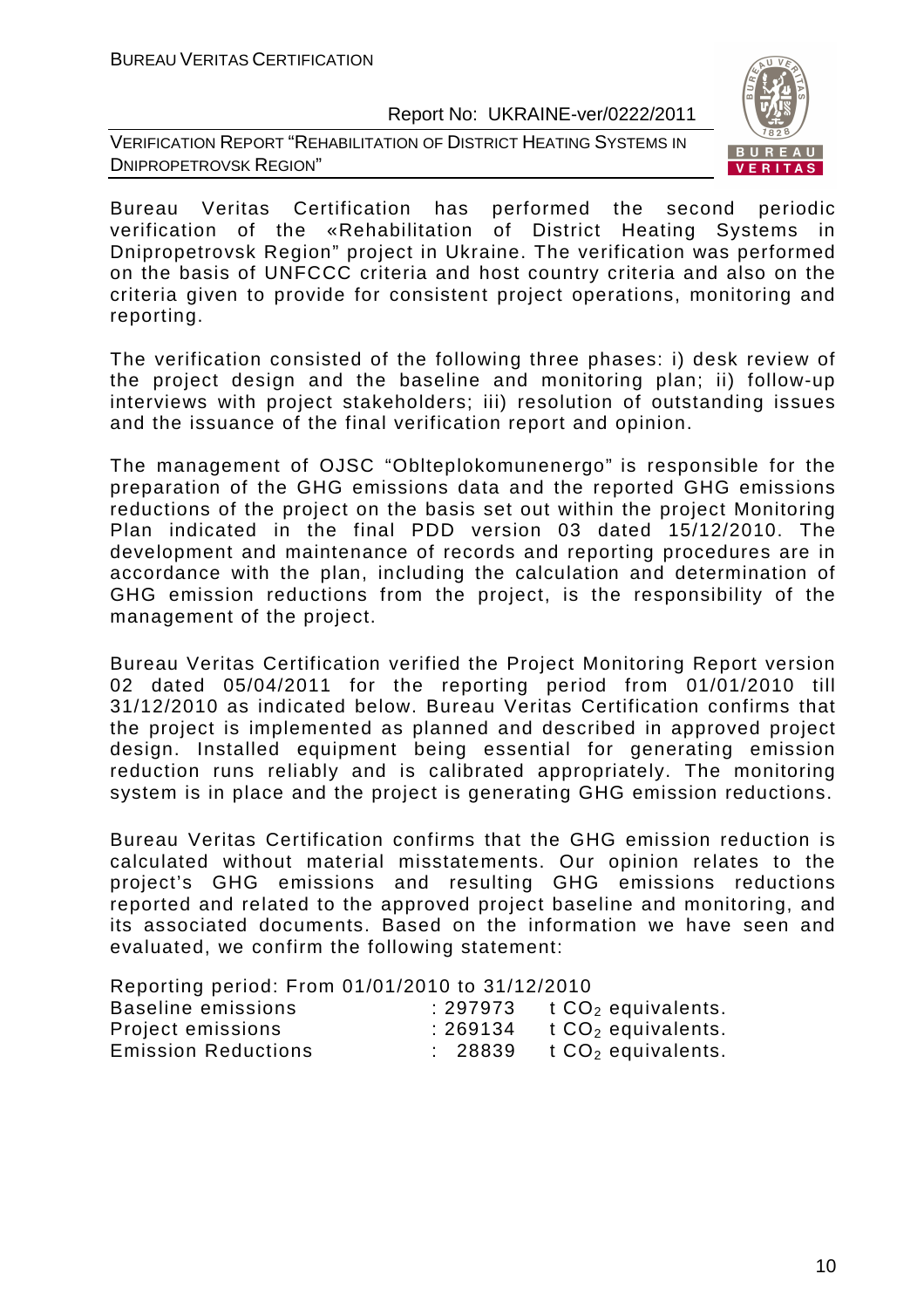VERIFICATION REPORT "REHABILITATION OF DISTRICT HEATING SYSTEMS IN DNIPROPETROVSK REGION"



#### **5 REFERENCES**

#### **Category 1 Documents:**

Documents provided by OJSC "Oblteplokomunenergo" that relate directly to the GHG components of the project.

- /1/ PDD "Rehabilitation of District Heating Systems in Dnipropetrovsk Region" version 03 dated 15/12/2010
- /2/ Determination Report UKRAINE-det/0186/2010 dated 22/12/2010
- /3/ Monitoring report «Rehabilitation of District Heating Systems in Dnipropetrovsk Region" version 01 dated 21/03/2011
- /4/ Monitoring report «Rehabilitation of District Heating Systems in Dnipropetrovsk Region" version 02 dated 05/04/2011
- /5/ Supporting Excel file " Annex\_2-7\_MR4\_Dnipr\_v01"
- /6/ Supporting Excel file " Annex\_2-7\_MR4\_Dnipr\_v02"
- /7/ Letter of Approval #569/23/7 dated 16.03.2011. issued by State Environmental Investment Agency of Ukraine
- /8/ Letter of Approval #J294-0485 dated 24.01.2011. issued by the Federal Office for the Environment

#### **Category 2 Documents:**

Background documents related to the design and/or methodologies employed in the design or other reference documents.

/1/ Power of attorney, Dnipropetrovsk, 2010, Regional Municipal Enterprise "Dniproteploenergo" gives the right to OJSC "Oblteplokomunenergo" to provide all necessary actions.

Decision #1 contracting parties on joint activity # 353/1 from

- /2/ 18.08.2010 about about opening a bank account and identifying the persons who is entitled to sign the preliminary and operations on the account, Dnipropetrovsk
- /3/ Material of 16th conference of UN with international participation (July, 06-10 2006, Sevastopol), Kyiv, 2006
- /4/ State Department of Intellectual Property, Declaration Patent # 33892 A
- /5/ Small size hot-water boiler, КВ-ГМ-58-115СН МВ <sup>К</sup>-5, Manufactured in Ukraine, Zaporizhzhya
- /6/ Contact # 476, Kyiv, 20.06.2002, Institute of industrial ecology and ''Dniproteploenergo''

/7/ Protocol of the agreement about agreed price on scientifictechnical materials for request formation on the project CO2 emission reduction due to fuel economy in system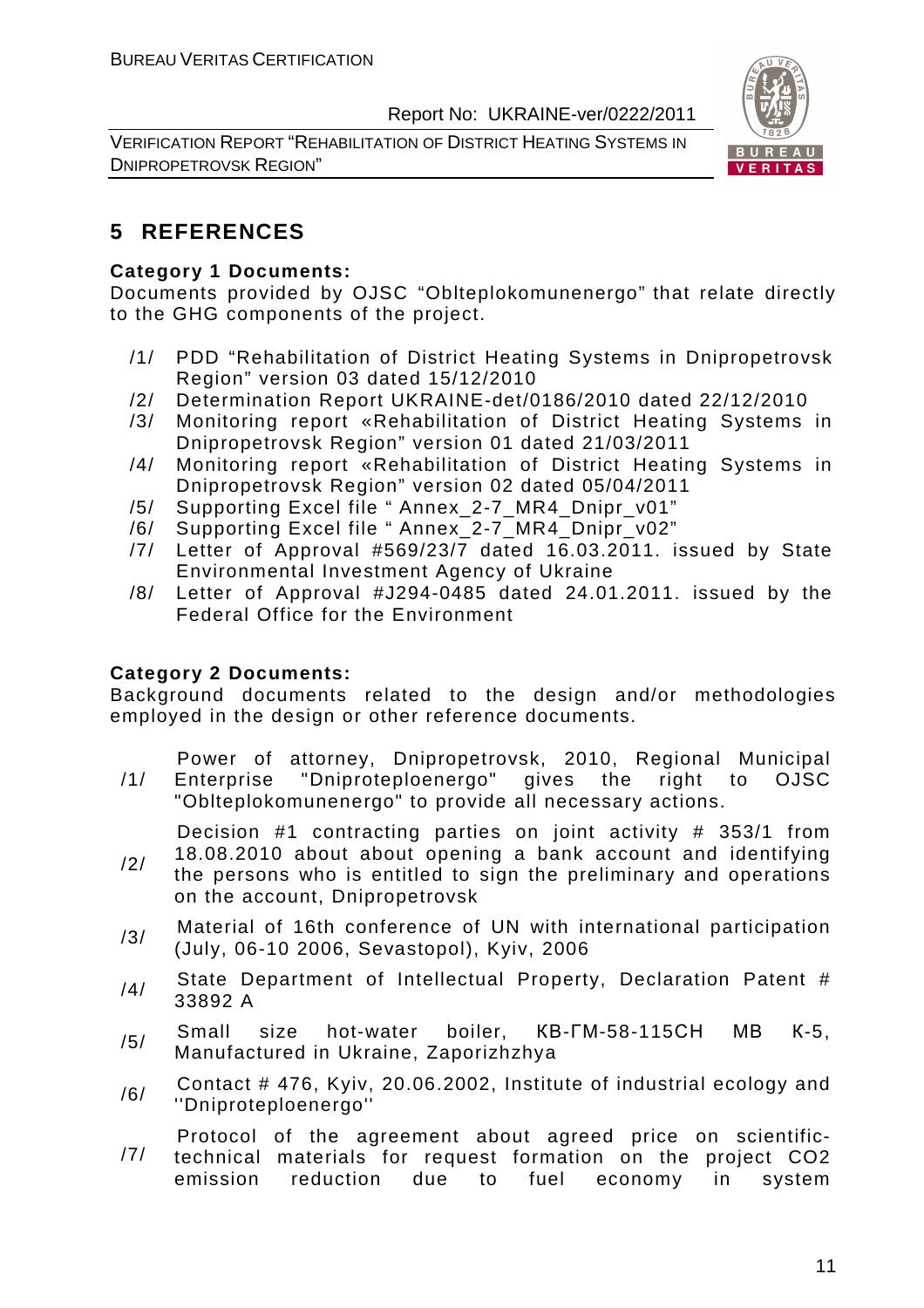VERIFICATION REPORT "REHABILITATION OF DISTRICT HEATING SYSTEMS IN DNIPROPETROVSK REGION"



''Dniproteploenergo'' according to contract # 476 from 20.06.2002

Planned schedule of operation according to contract # 476 from 20.06.2002. Preparation of initial materials for request formation

/8/ on the project  $CO<sub>2</sub>$  emission reduction due to fuel economy in system ''Dniproteploenergo''

Protocol of divergences to contract # 476 from 20.06.2002 from Preparation of initial materials for request formation on the project

/9/ CO2 emission reduction due to fuel economy in system ''Dniproteploenergo''

Additional agreement to contract # 476 from 20.06.2002 from Preparation of initial materials for request formation on the project

- /10/ CO2 emission reduction due to fuel economy in system ''Dniproteploenergo''
- /11/ Corrected planned schedule of operation to Additional agreement # 6 to contract # 476 from 20.06.2002
- /12/ Statement of Admission Committee on acceptance of the construction completion, Dnipropetrovsk, 02.10.2006
- /13/ Statement of Admission Committee on acceptance of the construction completion, Dnipropetrovsk, 24.10.2006
- /14/ Statement of Admission Committee on acceptance of the construction completion, Dnipropetrovsk, 27.10.2006
- /15/ Statement of Admission Committee on acceptance of the construction completion, Dnipropetrovsk, 24.11.2007
- /16/ Statement of Admission Committee on acceptance of the construction completion, Dnipropetrovsk, 22.11.2007
- /17/ Statement of Admission Committee on acceptance of the construction completion, Dnipropetrovsk, 26.11.2007
- /18/ Statement of Admission Committee on acceptance of the construction completion, Dnipropetrovsk, 25.11.2008
- /19/ Statement of Admission Committee on acceptance of the construction completion, Dnipropetrovsk, 27.11.2008
- /20/ Statement of Admission Committee on acceptance of the construction completion, Dnipropetrovsk, 25.11.2008
- /21/ Statement of Admission Committee on acceptance of the construction completion, Dnipropetrovsk, 06.10.2009
- /22/ Statement of Admission Committee on acceptance of the construction completion, Dnipropetrovsk, 07.10.2009
- /23/ Statement of Admission Committee on acceptance of the construction completion, Dnipropetrovsk, 09.10.2009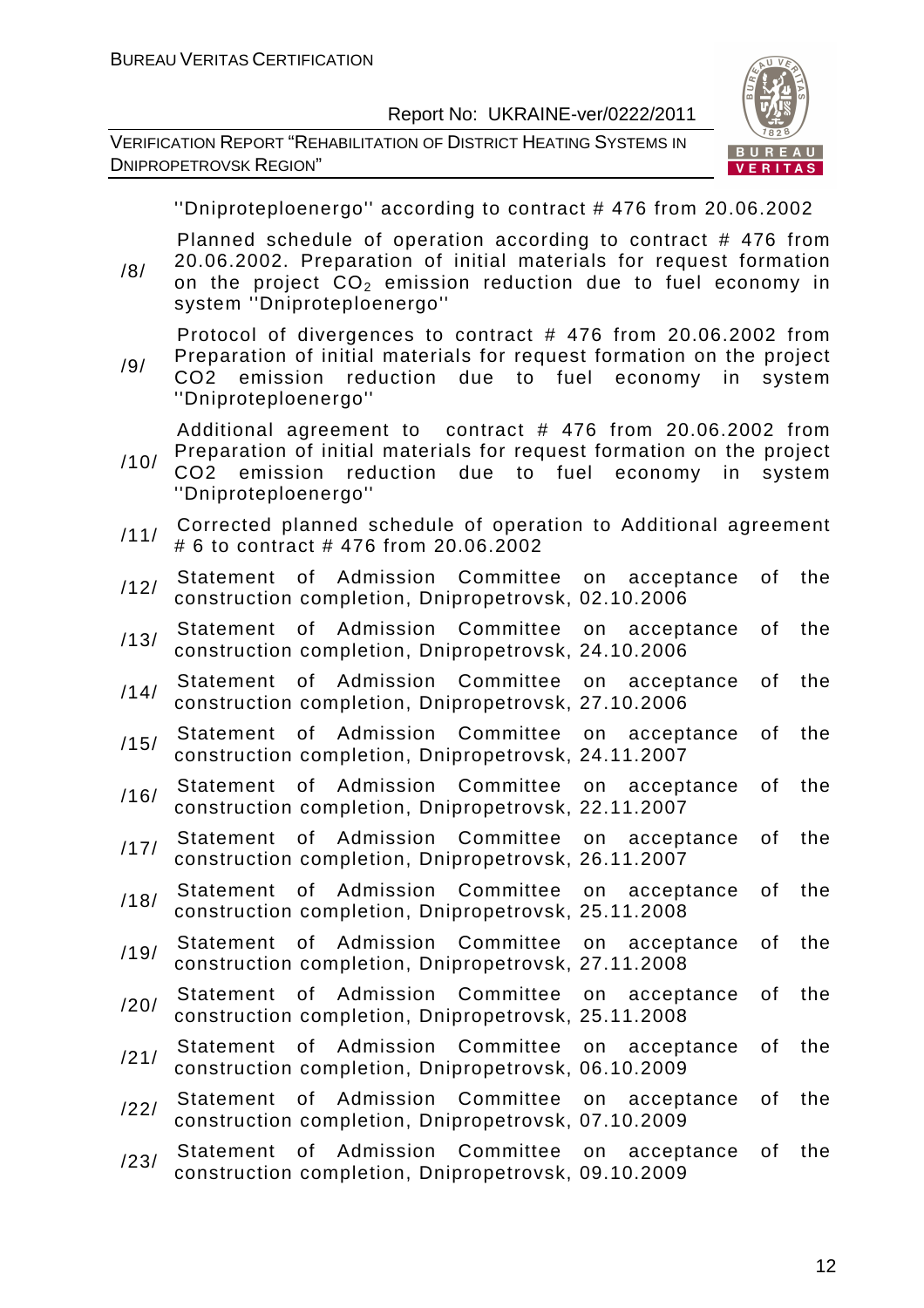VERIFICATION REPORT "REHABILITATION OF DISTRICT HEATING SYSTEMS IN DNIPROPETROVSK REGION"



/24/ Environmental Impact Assessment "Ekopron Yug", 2003

Note about monthly average air temperature in Dnepropetrovsk

- /25/ and water temperature in Dnipro river during 2001, # 01.06/09 from 31.01.2002, ''Dniproteploenergo''
- /26/ and water temperature in Dnipro river during 2002, # 01.07/59 from Note about monthly average air temperature in Dnepropetrovsk 31.01.2003, ''Dniproteploenergo''

Note about monthly average air temperature in Dnepropetrovsk

- /27/ and water temperature in Dnipro river during 2003, # 02.27/62 from 01.02.2004, ''Dniproteploenergo''
- /28/ Consumed gas volume by ''Dniproteploenergo'' during 2002
- /29/ Heat load for boiler houses "Dniproteploenergo" during 2002
- /30/ Actual values for boiler houses "Dniproteploenergo" during 2002
- /31/ Consumed gas volume by ''Dniproteploenergo'' during 2010
- /32/ Heat load for boiler houses "Dniproteploenergo" during 2010
- /33/ Information about length of boiler houses operation on heating and hot water supply during 2002
- /34/ Information about length of boiler houses operation on heating and hot water supply during 2010
- /35/ Note about converting of bad heat supply (2010)
- /36/ Energy expense on "Dniproteploenergo" in 2002

#### **Persons interviewed:**

List persons interviewed during the determination or persons that contributed with other information that are not included in the documents listed above.

Donetskmiskteplomerezha

- /1/ Derevianko V.I. general director of RME "Dniproteploenergo"
- /2/ Mazurkevich T.P. chief power engineer
- /3/ Derevyanko N.I. plant-operating engineer
- /4/ Derkach L.V. engineer of production and technical department
- /5/ Novgorodova V.I. engineer of production and technical department
- /6/ Severin R.P. engineer of production and technical department
- /7/ Zajchuk S.V. deputy head of thermal energy accounting and sales department

Institute of Engineering Ecology

/8/ Korniychuk K. – JI consultant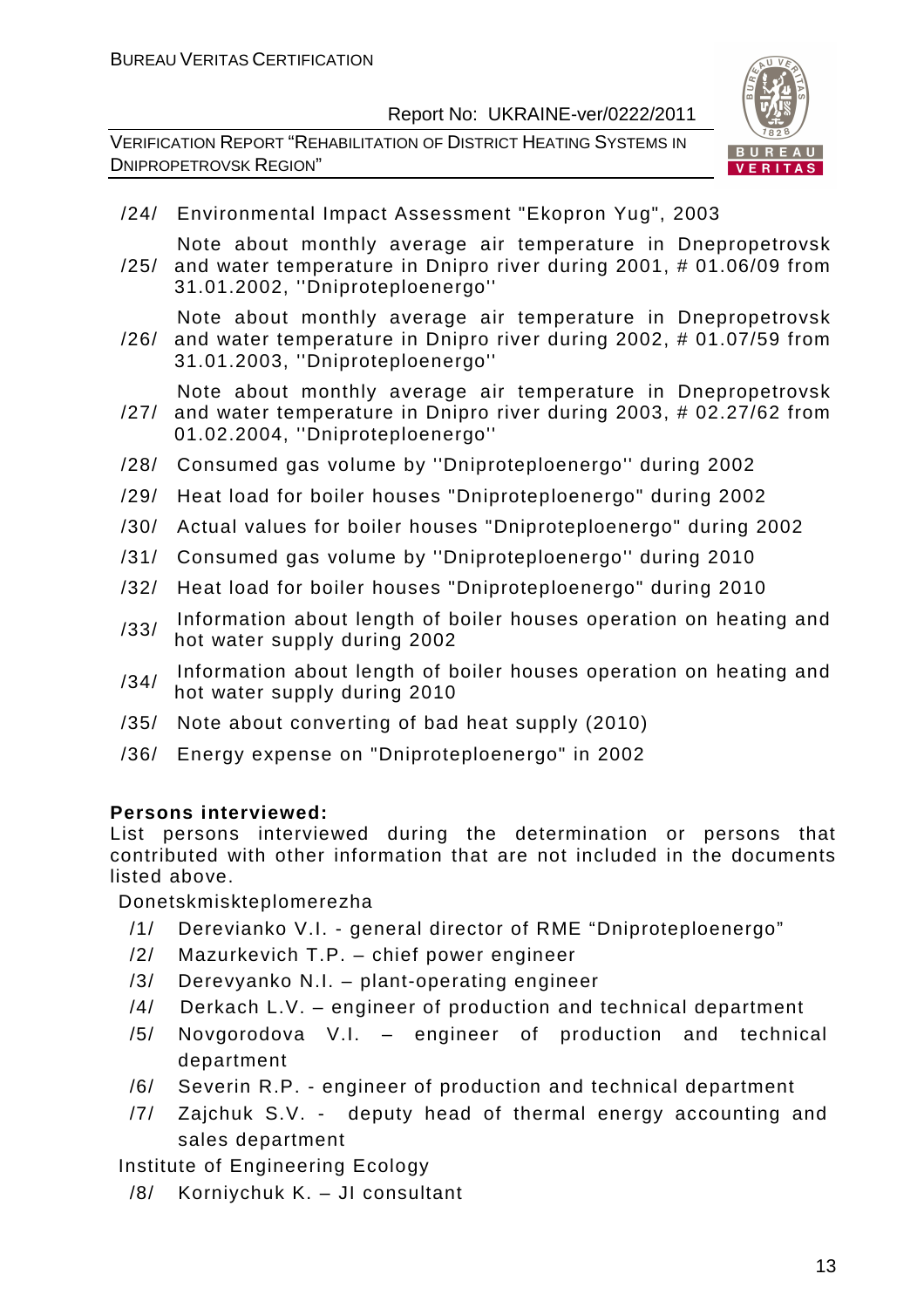VERIFICATION REPORT "REHABILITATION OF DISTRICT HEATING SYSTEMS IN DNIPROPETROVSK REGION"



#### **VERIFICATION PROTOCOL**

**Check list for verification, according to the JOINT IMPLEMENTATION DETERMINATION AND VERIFICATION MANUAL (Version 01)** 

| <b>DVM</b><br><b>Paragraph</b> | <b>Check Item</b>                            | <b>Initial finding</b>                                | <b>Draft</b><br><b>Conclusion</b> | <b>Final</b><br><b>Conclu</b><br>sion |
|--------------------------------|----------------------------------------------|-------------------------------------------------------|-----------------------------------|---------------------------------------|
|                                | <b>Project approvals by Parties involved</b> |                                                       |                                   |                                       |
| 90                             | Has the DFPs of at least one Party           | <b>CAR01</b>                                          | <b>CAR01</b>                      | <b>OK</b>                             |
|                                | involved, other than the host Party,         | The information concerning project approval is        | <b>CL01</b>                       | OK                                    |
|                                | issued a written project approval when       | missing in the MR. Please, add the appropriate        |                                   |                                       |
|                                | submitting the first verification report to  | information to MR. Please, submit Letters of          |                                   |                                       |
|                                | the secretariat for publication in           | Approval to AIE.                                      |                                   |                                       |
|                                | accordance with paragraph 38 of the JI       | <b>CL01</b>                                           |                                   |                                       |
|                                | guidelines, at the latest?                   | A number of report #145/04 is indicated in the MR     |                                   |                                       |
|                                |                                              | (p1, p2). Please, clarify what the number indicated   |                                   |                                       |
|                                |                                              | stands for.                                           |                                   |                                       |
|                                |                                              | Please, provide ITL project ID in the MR.             |                                   |                                       |
| 91                             | Are all the written project approvals by     | Conclusion is pending a response to CAR01             | Pending                           | <b>OK</b>                             |
|                                | Parties involved unconditional?              | above.                                                |                                   |                                       |
|                                |                                              | <b>Project implementation</b>                         |                                   |                                       |
| 92                             | Has the project been implemented in          | According to the determined PDD the project           | <b>CAR02</b>                      | OK                                    |
|                                | accordance with the PDD regarding            | envisages installation of 179 new highly efficient    | <b>CAR03</b>                      | <b>Ok</b>                             |
|                                | which the determination has been             | boilers, replacement of 208 boilers' burners,         |                                   |                                       |
|                                | deemed final and is so listed on the         | installation of 61 heat utilizers, and reconstruction |                                   |                                       |
|                                | UNFCCC JI website?                           | of over 90 km of heat distributing networks.          |                                   |                                       |
|                                |                                              | Implementation of boiler houses rehabilitation and    |                                   |                                       |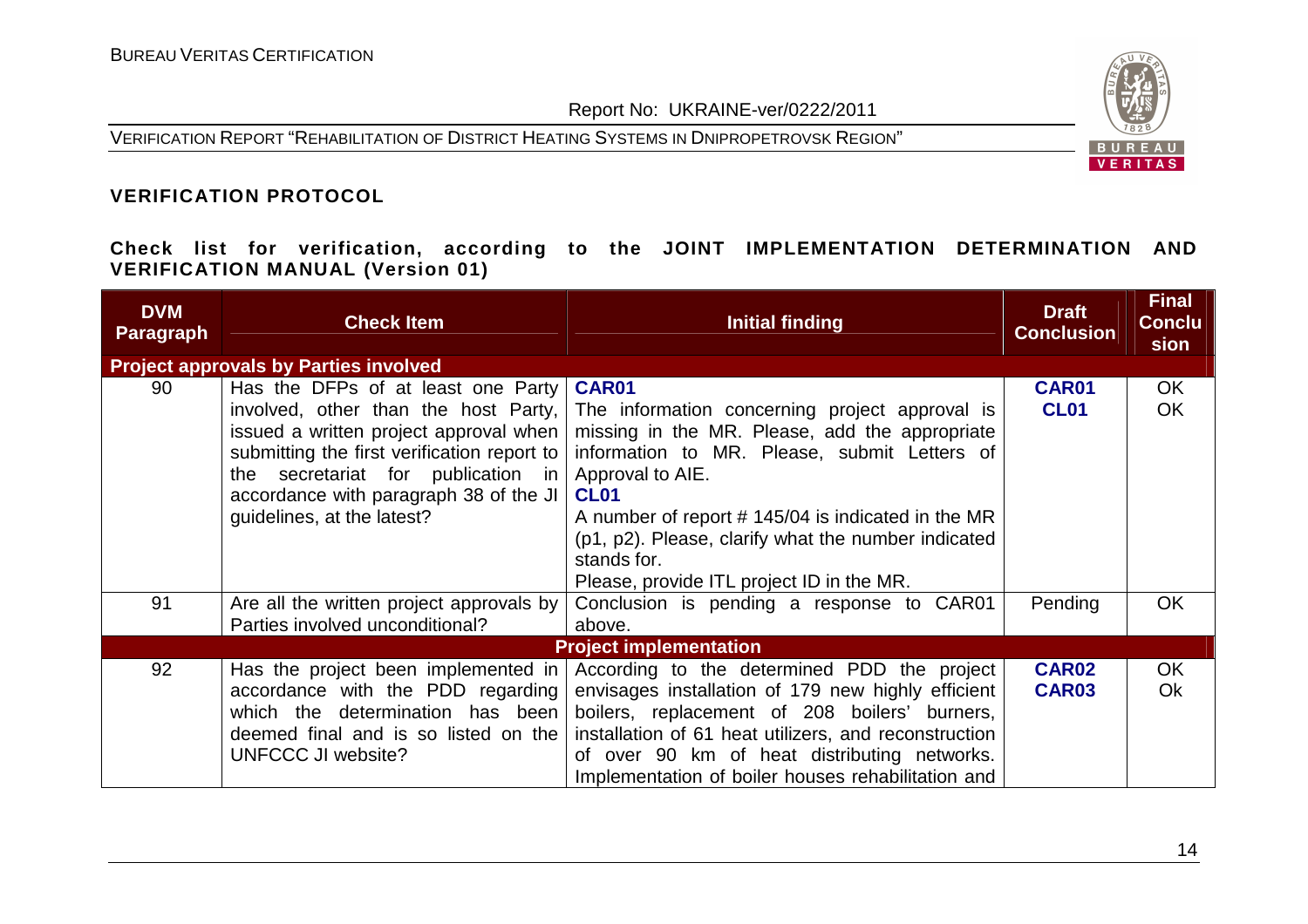

| <b>DVM</b><br><b>Paragraph</b> | <b>Check Item</b>                                                                                                                                                     | <b>Initial finding</b>                                                                                                                                                                                                                                                                                                                                                                                                                                                                                                                    | <b>Draft</b><br><b>Conclusion</b> | <b>Final</b><br><b>Conclu</b><br>sion |
|--------------------------------|-----------------------------------------------------------------------------------------------------------------------------------------------------------------------|-------------------------------------------------------------------------------------------------------------------------------------------------------------------------------------------------------------------------------------------------------------------------------------------------------------------------------------------------------------------------------------------------------------------------------------------------------------------------------------------------------------------------------------------|-----------------------------------|---------------------------------------|
|                                |                                                                                                                                                                       | network rehabilitation during the monitoring period<br>was realized according to the project realization<br>plan provided in the PDD.<br>CAR <sub>02</sub><br>The actual (stated in the MR) and estimated<br>(stated in the PDD) amount of ERUs differs<br>significantly. Please, add a comparison of the<br>values to the MR and provide justification of the<br>difference.<br><b>CAR03</b><br>The statement in the section A.8 of the MR "There"<br>was no verification before" is irrelevant for the MR<br>for 2010. Please, correct. |                                   |                                       |
| 93                             | What is the status of operation of the<br>project during the monitoring period?                                                                                       | Project equipment has been installed with minor<br>deviations from the schedule and is fully<br>operational. The detailed information concerning<br>the project operation and measures implemented<br>are stated in the Table 3. "Implemented energy<br>saving measures" of the MR and the Annex 2<br>(supporting Excel file).                                                                                                                                                                                                            | <b>OK</b>                         | <b>OK</b>                             |
|                                | <b>Compliance with monitoring plan</b>                                                                                                                                |                                                                                                                                                                                                                                                                                                                                                                                                                                                                                                                                           |                                   |                                       |
| 94                             | Did the monitoring occur in accordance<br>with the monitoring plan included in the<br>PDD regarding which the determination<br>has been deemed final and is so listed | The algorithm of monitoring is in line with the<br>monitoring plan included in the determined PDD.<br>No deviations from the registered monitoring plan<br>were observed.                                                                                                                                                                                                                                                                                                                                                                 | OK                                | OK                                    |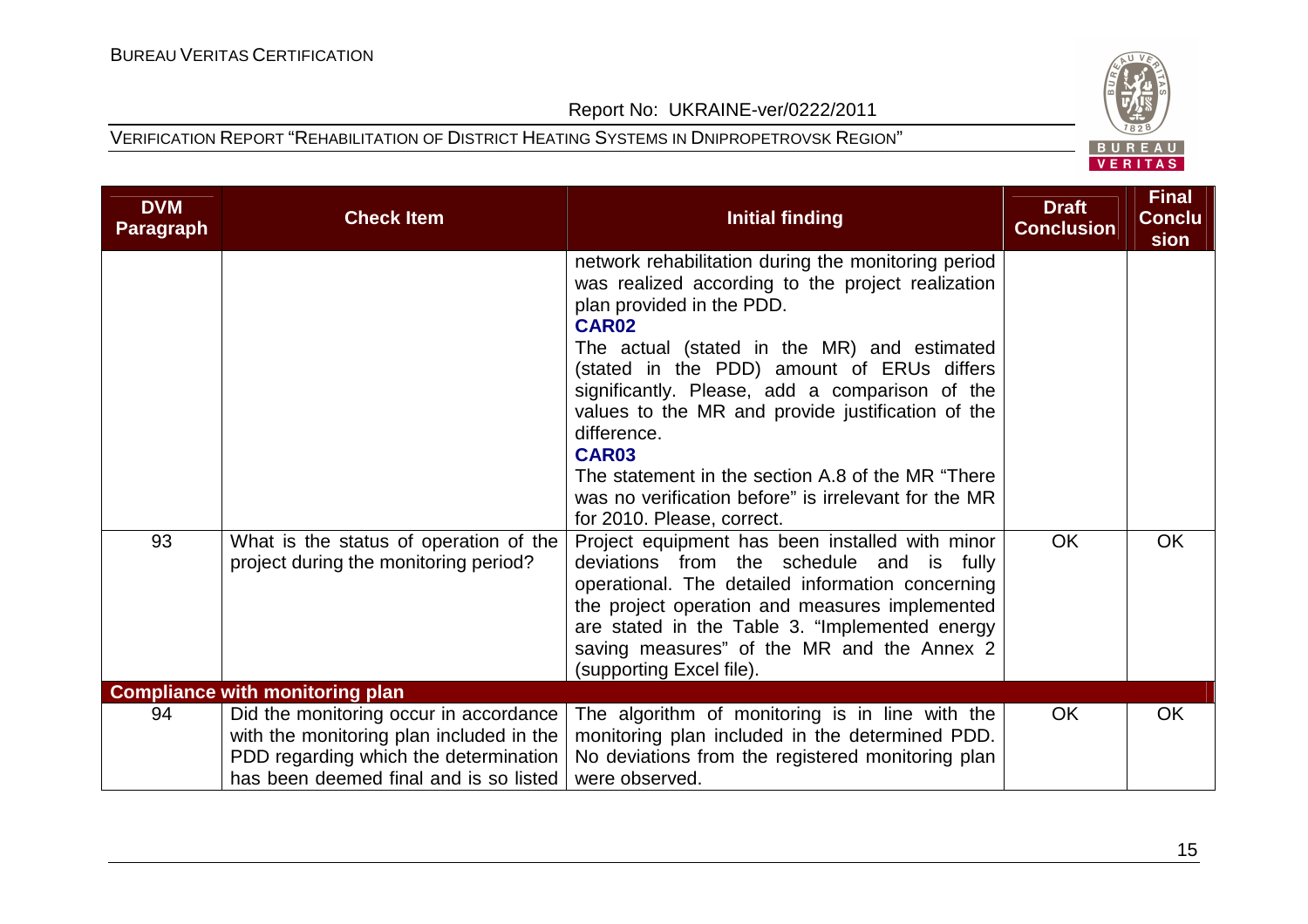

| <b>DVM</b><br><b>Paragraph</b> | <b>Check Item</b>                                                                                                                                                                                                                                                                                                       | <b>Initial finding</b>                                                                                                                                                                                                                                                                                                                                                                                                                                                                                                                                                                                                                                    | <b>Draft</b><br><b>Conclusion</b>                          | <b>Final</b><br><b>Conclu</b><br>sion |
|--------------------------------|-------------------------------------------------------------------------------------------------------------------------------------------------------------------------------------------------------------------------------------------------------------------------------------------------------------------------|-----------------------------------------------------------------------------------------------------------------------------------------------------------------------------------------------------------------------------------------------------------------------------------------------------------------------------------------------------------------------------------------------------------------------------------------------------------------------------------------------------------------------------------------------------------------------------------------------------------------------------------------------------------|------------------------------------------------------------|---------------------------------------|
|                                | on the UNFCCC JI website?                                                                                                                                                                                                                                                                                               |                                                                                                                                                                                                                                                                                                                                                                                                                                                                                                                                                                                                                                                           |                                                            |                                       |
| 95(a)                          | For calculating the emission reductions<br>or enhancements of net removals, were<br>key factors, influencing the baseline<br>emissions or net removals and the<br>activity level of the project and the<br>emissions or removals as well as risks<br>associated with the project taken into<br>account, as appropriate? | Yes. The key factors, e.g. those listed in 23 (b) (i)-<br>(vii) of the DVM check list, influencing the baseline<br>emissions and the activity level of the project and<br>the emissions as well as risks associated with the<br>project were taken into account for calculating the<br>emission reductions.                                                                                                                                                                                                                                                                                                                                               | OK                                                         | OK                                    |
| 95(b)                          | Are data sources used for calculating                                                                                                                                                                                                                                                                                   | CAR04                                                                                                                                                                                                                                                                                                                                                                                                                                                                                                                                                                                                                                                     | CAR04                                                      | OK                                    |
|                                | emission reductions or enhancements<br>of net removals clearly identified,<br>reliable and transparent?                                                                                                                                                                                                                 | The Excel files do not contain project title and<br>monitoring period. Please, make corresponding<br>corrections.<br><b>CAR05</b><br>Please, indicate a recording frequency for the<br>parameter # 10 "Heat transfer factor of new<br>buildings and buildings with new<br>thermal<br>insulation" and an exact value of this parameter for<br>each monitoring year (Annex 1)<br><b>FAR01</b><br>The duration of the heating period in Ukraine<br>covers a part of one calendar year and a part of<br>the next year. However, the monitoring period for<br>the Project coincides with the calendar year.<br>Please, provide the starting and final dates of | <b>CAR05</b><br><b>FAR01</b><br><b>CL02</b><br><b>CL03</b> | OK<br>OK<br>OK.<br>OK<br>OK.          |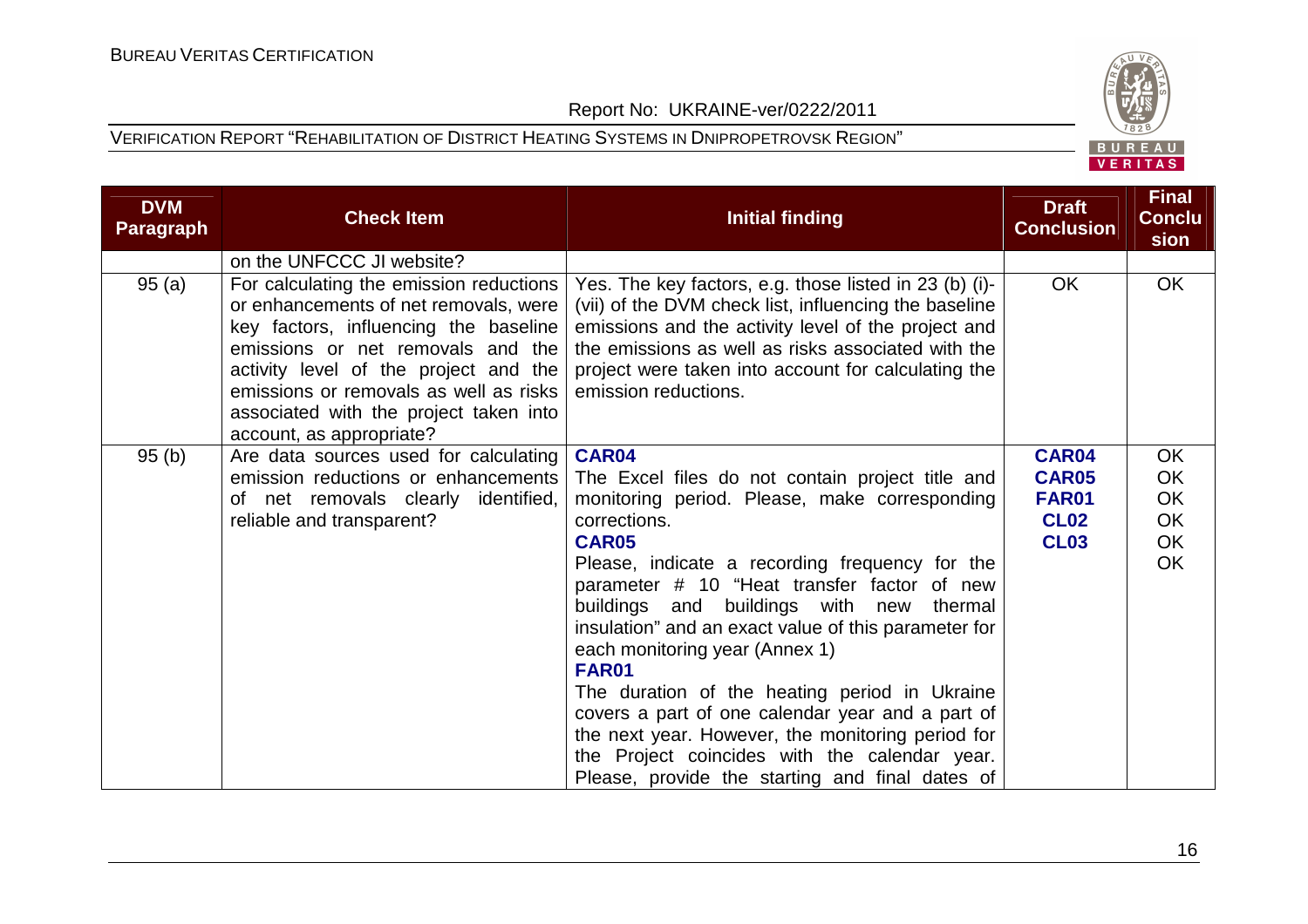

| <b>DVM</b><br><b>Paragraph</b> | <b>Check Item</b>                                                                                                                                                                                                                                                                                         | <b>Initial finding</b>                                                                                                                                                                                                                                                                                                                                                                                                                                                                                                                                                                                                                                                                                   | <b>Draft</b><br><b>Conclusion</b> | <b>Final</b><br><b>Conclu</b><br>sion |
|--------------------------------|-----------------------------------------------------------------------------------------------------------------------------------------------------------------------------------------------------------------------------------------------------------------------------------------------------------|----------------------------------------------------------------------------------------------------------------------------------------------------------------------------------------------------------------------------------------------------------------------------------------------------------------------------------------------------------------------------------------------------------------------------------------------------------------------------------------------------------------------------------------------------------------------------------------------------------------------------------------------------------------------------------------------------------|-----------------------------------|---------------------------------------|
|                                |                                                                                                                                                                                                                                                                                                           | heating period for each monitoring period for each<br>boiler-house and make corresponding corrections<br>in the calculations.<br><b>CL02</b><br>The average outside temperature during the<br>heating period for the boiler-house Vyborgska str.,<br>28d differs from the other values of temperature<br>for the heating district #10; for the boiler-house<br>Artema str., $24$ – from the other values for NME<br>"Nikopolteploenergo" (Annex 2, supporting Excel<br>file) Please, justify this fact.<br><b>CL03</b><br>Some amounts of ERUs indicated in the section<br>D.3.4 of MR and the Annexes 2, 3 and 7<br>(supporting Excel file) have negative value.<br>Please, clarify the reason of this. |                                   |                                       |
| 95(c)                          | Are emission factors, including default<br>emission factors, if used for calculating<br>reductions<br>the<br>emission<br><b>or</b><br>enhancements<br>of<br>net<br>removals.<br>carefully<br>balancing<br>selected<br>by<br>and reasonableness, and<br>accuracy<br>appropriately justified of the choice? | Yes, emission factors selected by carefully<br>balancing accuracy and reasonableness, and<br>appropriately justified of the choice.                                                                                                                                                                                                                                                                                                                                                                                                                                                                                                                                                                      | <b>OK</b>                         | <b>OK</b>                             |
| 95(d)                          | the<br>calculation<br>of<br>ls.<br>emission                                                                                                                                                                                                                                                               | CAR06<br>reductions or enhancements of net   Please, provide clear reference for the parameter                                                                                                                                                                                                                                                                                                                                                                                                                                                                                                                                                                                                           | <b>CAR06</b><br><b>CAR07</b>      | OK<br>OK                              |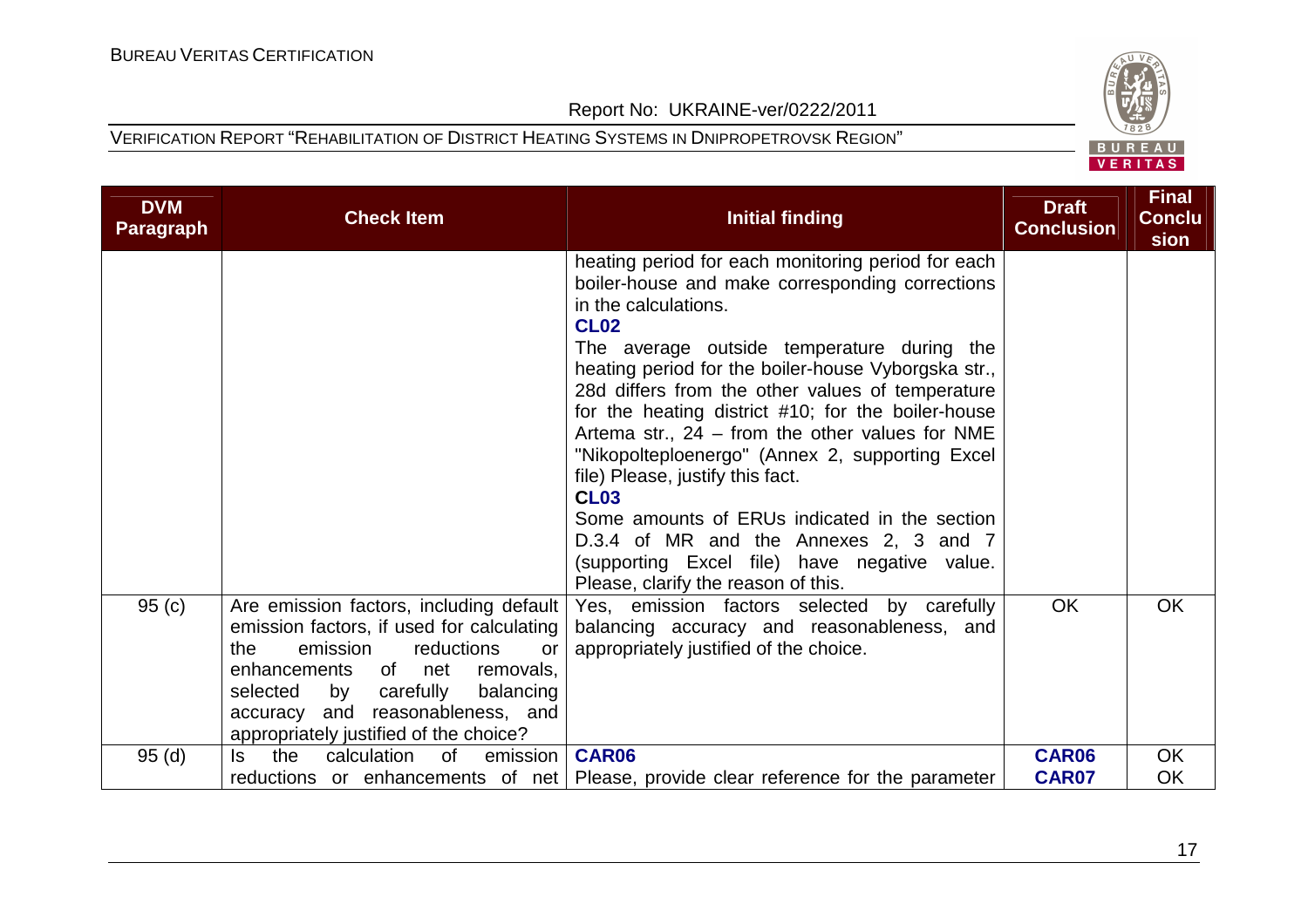

| <b>DVM</b><br><b>Paragraph</b> | <b>Check Item</b>                                                                                                   | <b>Initial finding</b>                                                                                                                                                                                                                                                                                                                                                                                                                                                                                                                                                                                                                                                                                                                                                                                                                                                                                                   | <b>Draft</b><br><b>Conclusion</b> | <b>Final</b><br><b>Conclu</b><br>sion |
|--------------------------------|---------------------------------------------------------------------------------------------------------------------|--------------------------------------------------------------------------------------------------------------------------------------------------------------------------------------------------------------------------------------------------------------------------------------------------------------------------------------------------------------------------------------------------------------------------------------------------------------------------------------------------------------------------------------------------------------------------------------------------------------------------------------------------------------------------------------------------------------------------------------------------------------------------------------------------------------------------------------------------------------------------------------------------------------------------|-----------------------------------|---------------------------------------|
|                                | removals<br>based<br>conservative<br>on<br>assumptions and the most plausible<br>scenarios in a transparent manner? | "outside temperature" indicated in the Annex 1 of<br>MR.<br><b>CAR07</b><br>The values of the outside temperature - 23 and 24<br>- are used for recalculating factor for average load<br>calculation in the supporting Excel file. At the<br>same time, monitoring plan foresees yearly<br>monitoring of this parameter. Please, provide<br>factor calculations for each monitoring year.<br>CAR08<br>The recalculating factor for average load used for<br>"a" parameter calculation should be monitored<br>once a year according to the monitoring plan.<br>However, the recalculating factor for the base year<br>is used for ERUs calculation for each monitoring<br>period. Please, correct/clarify.<br><b>CAR09</b><br>The calculated parameter "Corrected annual gas<br>consumption according<br>to<br>accuracy<br>0f<br>measurement equipment" is used for carbon<br>emissions calculation. This contradicts the | <b>CAR08</b><br>CAR09             | OK<br>OK                              |
|                                |                                                                                                                     | monitoring approach in the determined PDD.<br>Please, make the calculation algorithm in the MR<br>consistent with the one in the PDD.                                                                                                                                                                                                                                                                                                                                                                                                                                                                                                                                                                                                                                                                                                                                                                                    |                                   |                                       |
|                                |                                                                                                                     | <b>Applicable to JI SSC projects only</b>                                                                                                                                                                                                                                                                                                                                                                                                                                                                                                                                                                                                                                                                                                                                                                                                                                                                                |                                   |                                       |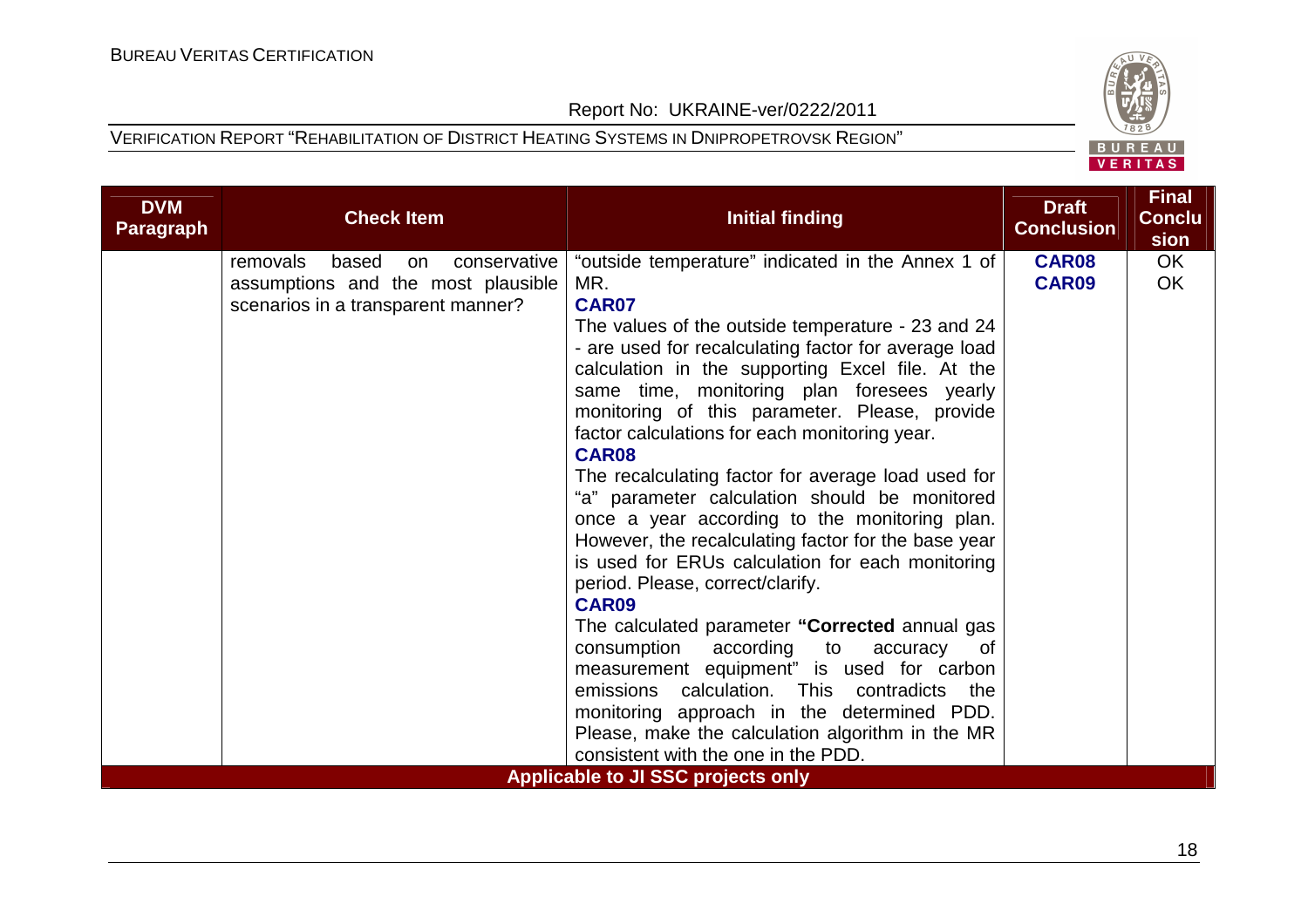

| <b>DVM</b><br><b>Paragraph</b> | <b>Check Item</b>                                                                                                                                                                                                                                                                                                                | <b>Initial finding</b>                     | <b>Draft</b><br><b>Conclusion</b> | <b>Final</b><br><b>Conclu</b><br>sion |
|--------------------------------|----------------------------------------------------------------------------------------------------------------------------------------------------------------------------------------------------------------------------------------------------------------------------------------------------------------------------------|--------------------------------------------|-----------------------------------|---------------------------------------|
| 96                             | Is the relevant threshold to be classified<br>as JI SSC project not exceeded during<br>the monitoring period on an annual<br>average basis?<br>If the threshold is exceeded, is the<br>maximum emission reduction level<br>estimated in the PDD for the JI SSC<br>project or the bundle for the monitoring<br>period determined? | N/A                                        | N/A                               | N/A                                   |
|                                |                                                                                                                                                                                                                                                                                                                                  | Applicable to bundled JI SSC projects only |                                   |                                       |
| 97(a)                          | Has the composition of the bundle not<br>changed from that is stated in F-JI-<br>SSCBUNDLE?                                                                                                                                                                                                                                      | N/A                                        | N/A                               | N/A                                   |
| 97(b)                          | If the determination was conducted on<br>the basis of an overall monitoring plan,<br>have the project participants submitted<br>a common monitoring report?                                                                                                                                                                      | N/A                                        | N/A                               | N/A                                   |
| 98                             | If the monitoring is based on a<br>monitoring plan that provides for<br>overlapping monitoring periods, are the<br>monitoring periods per component of<br>the project clearly specified in the<br>monitoring report?<br>Do the monitoring periods not overlap<br>with those for which verifications were                         | N/A                                        | N/A                               | N/A                                   |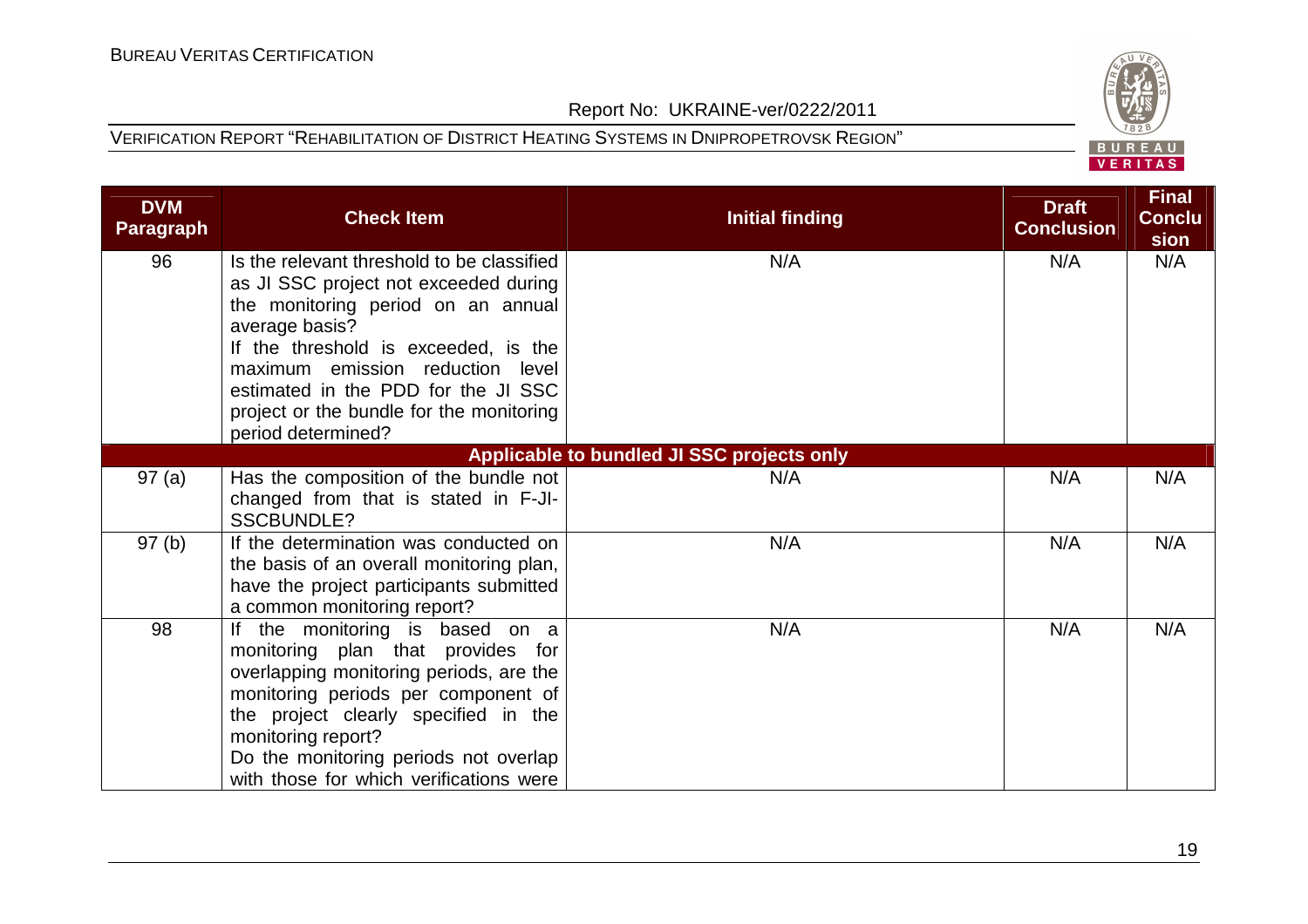

| <b>DVM</b><br>Paragraph | <b>Check Item</b>                                                                                                                                                                                                                                                                            | <b>Initial finding</b>                                                                                                                                                                                                                                                                                      | <b>Draft</b><br><b>Conclusion</b> | <b>Final</b><br><b>Conclu</b><br>sion |
|-------------------------|----------------------------------------------------------------------------------------------------------------------------------------------------------------------------------------------------------------------------------------------------------------------------------------------|-------------------------------------------------------------------------------------------------------------------------------------------------------------------------------------------------------------------------------------------------------------------------------------------------------------|-----------------------------------|---------------------------------------|
|                         | already deemed final in the past?                                                                                                                                                                                                                                                            |                                                                                                                                                                                                                                                                                                             |                                   |                                       |
|                         |                                                                                                                                                                                                                                                                                              | <b>Revision of monitoring plan</b>                                                                                                                                                                                                                                                                          |                                   |                                       |
|                         |                                                                                                                                                                                                                                                                                              | Applicable only if monitoring plan is revised by project participant                                                                                                                                                                                                                                        |                                   |                                       |
| 99(a)                   | Did the project participants provide an<br>appropriate justification<br>for<br>the<br>proposed revision?                                                                                                                                                                                     | N/A                                                                                                                                                                                                                                                                                                         | N/A                               | N/A                                   |
| 99(b)                   | Does the proposed revision improve<br>the accuracy and/or applicability of<br>information collected compared to the<br>original<br>monitoring<br>plan<br>without<br>changing conformity with the relevant<br>rules<br>regulations<br>for<br>the<br>and<br>establishment of monitoring plans? | N/A                                                                                                                                                                                                                                                                                                         | N/A                               | N/A                                   |
|                         |                                                                                                                                                                                                                                                                                              | Data management                                                                                                                                                                                                                                                                                             |                                   |                                       |
| 101 $(a)$               | Is the implementation of data collection<br>procedures in accordance with the<br>monitoring plan, including the quality<br>control<br>and<br>quality<br>assurance<br>procedures?                                                                                                             | The implementation of data collection procedures<br>are in accordance with the monitoring plan<br>included in the determined PDD. The verification<br>confirms<br>effectiveness<br>of<br>existing<br>team<br>management and operational systems and found<br>them eligible for reliable project monitoring. | <b>OK</b>                         | <b>OK</b>                             |
| 101(b)                  | the function of<br>monitoring<br>the<br>ls l<br>equipment, including<br>calibration<br>its<br>status, is in order?                                                                                                                                                                           | <b>CAR10</b><br>In the section B.1. the names of the measuring<br>equipment manufacturers must be indicated, but<br>not the city/country as it is stated in the MR                                                                                                                                          | <b>CAR10</b>                      | <b>OK</b>                             |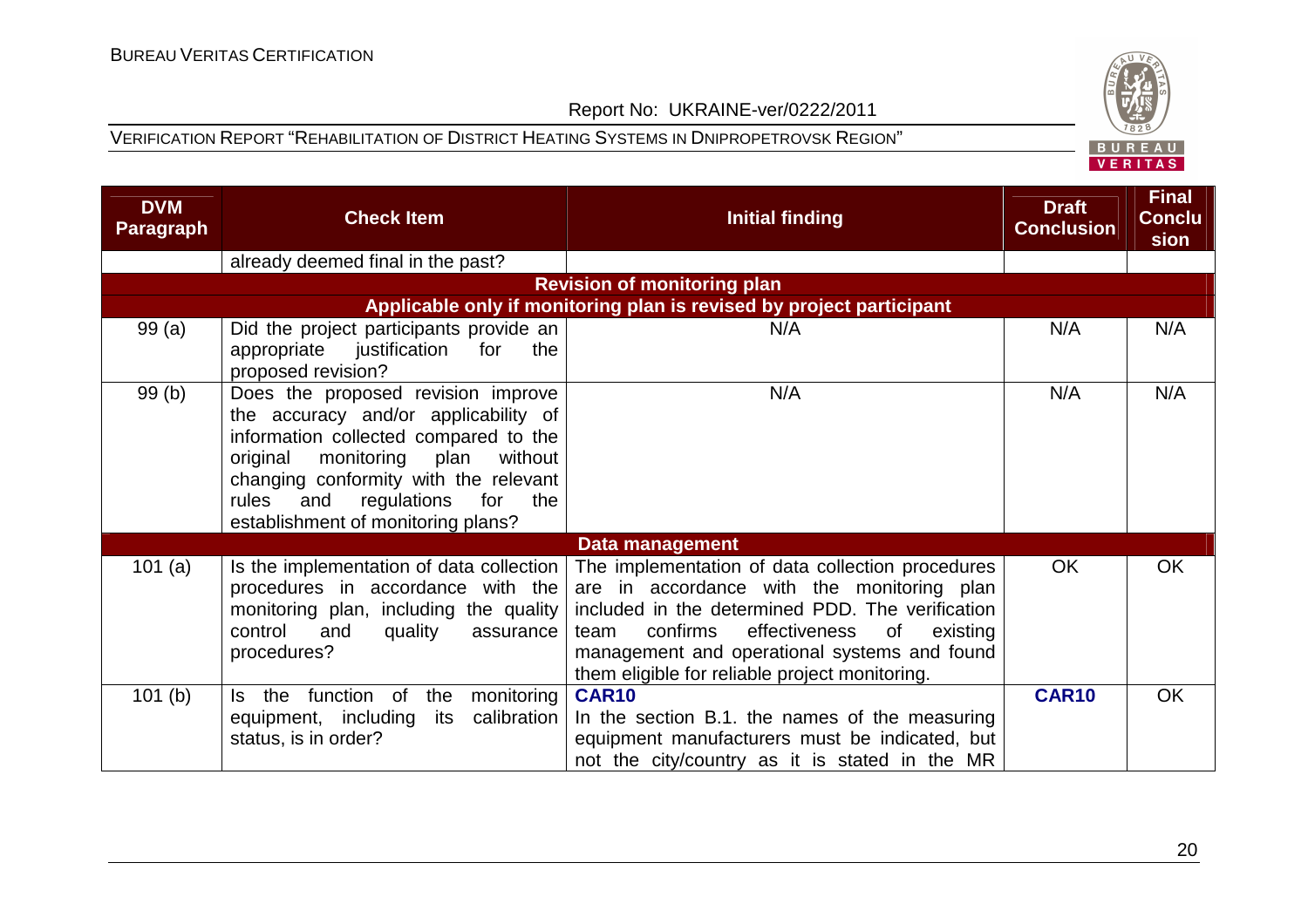

| <b>DVM</b><br><b>Paragraph</b> | <b>Check Item</b>                      | Initial finding                                                                                 | <b>Draft</b><br><b>Conclusion</b> | <b>Final</b><br><b>Conclu</b><br>sion |
|--------------------------------|----------------------------------------|-------------------------------------------------------------------------------------------------|-----------------------------------|---------------------------------------|
|                                |                                        | version 01. Please, make appropriate corrections.                                               |                                   |                                       |
| 101 (c)                        | Are the evidence and records used for  | <b>CAR11</b>                                                                                    | <b>CAR11</b>                      | OK                                    |
|                                | the monitoring<br>maintained<br>$in$ a | The FAR01 was issued during the determination                                                   |                                   |                                       |
|                                | traceable manner?                      | process: "Please, provide documented instruction                                                |                                   |                                       |
|                                |                                        | which indicates that the data monitored and                                                     |                                   |                                       |
|                                |                                        | required for verification are to be kept for two                                                |                                   |                                       |
|                                |                                        | years after the crediting period as per JI                                                      |                                   |                                       |
|                                |                                        | determination and verification manual, v.01".                                                   |                                   |                                       |
|                                |                                        | Please, clarify in the MR how the FAR01 has been                                                |                                   |                                       |
|                                |                                        | addressed and provide the documented evidence.                                                  |                                   |                                       |
| $101$ (d)                      | Is the data collection and management  | In accordance with the registered monitoring plan                                               | <b>OK</b>                         | <b>OK</b>                             |
|                                | system for the project in accordance   | the main monitored parameter - natural gas                                                      |                                   |                                       |
|                                | with the monitoring plan?              | consumption at boiler houses - is carried out by                                                |                                   |                                       |
|                                |                                        | the following scheme:                                                                           |                                   |                                       |
|                                |                                        | - A boiler-house operator registers the instrument                                              |                                   |                                       |
|                                |                                        | readings in the paper journals "Journal of<br>boiler-house's<br>registration<br>of<br>operation |                                   |                                       |
|                                |                                        | parameters" every day (in boiler-houses equipped                                                |                                   |                                       |
|                                |                                        | with gas volume correctors).                                                                    |                                   |                                       |
|                                |                                        | - A boiler house operator reads the values of                                                   |                                   |                                       |
|                                |                                        | temperature and pressure of natural gas every 2                                                 |                                   |                                       |
|                                |                                        | hours (in boiler-houses equipped with gas volume                                                |                                   |                                       |
|                                |                                        | correctors). These parameters are used to bring                                                 |                                   |                                       |
|                                |                                        | gas consumption to normal conditions.                                                           |                                   |                                       |
|                                |                                        | - An operator transfers the values of gas                                                       |                                   |                                       |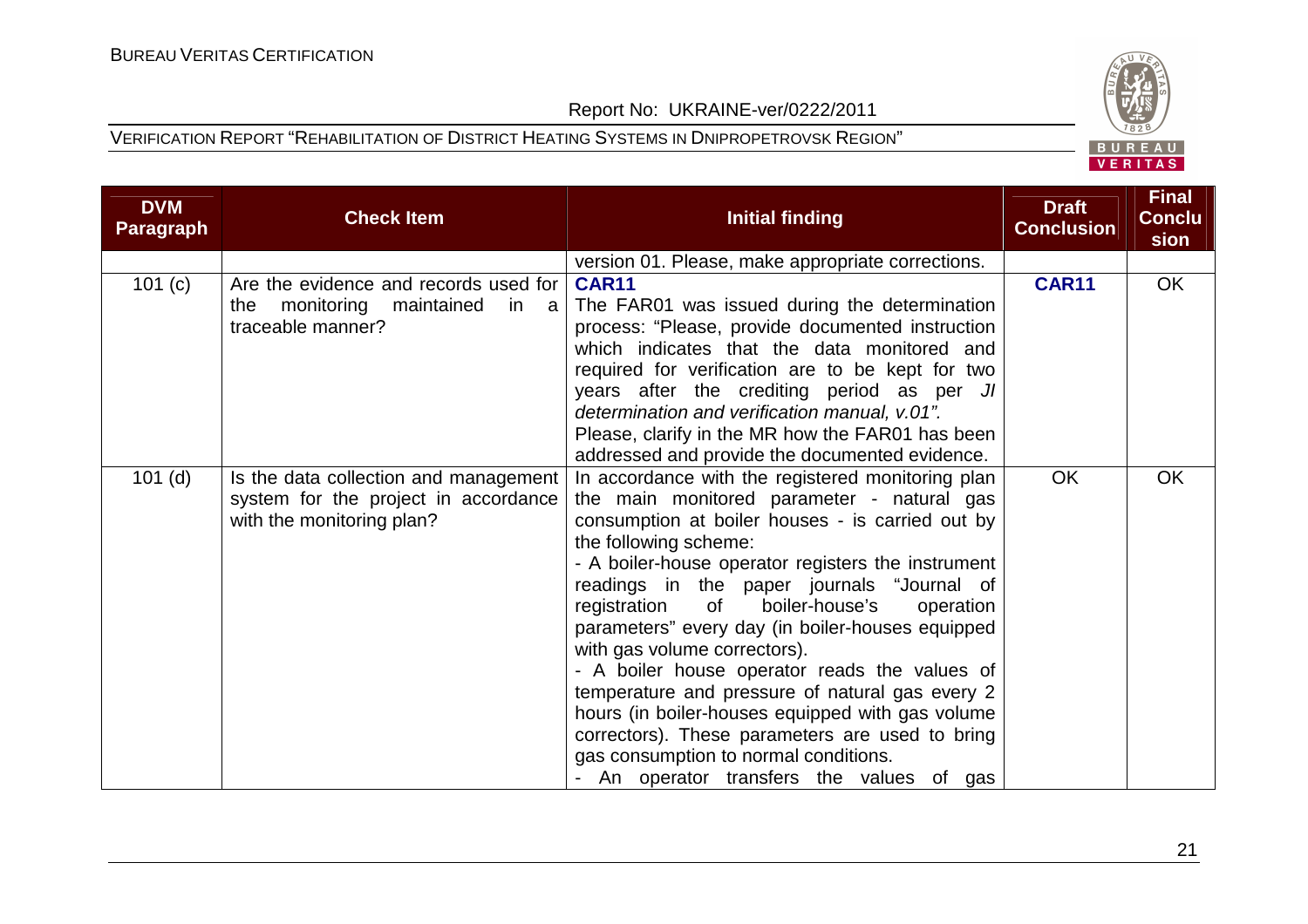

| <b>DVM</b><br><b>Paragraph</b> | <b>Check Item</b>                                                         | <b>Initial finding</b>                                                                       | <b>Draft</b><br><b>Conclusion</b> | <b>Final</b><br><b>Conclu</b><br>sion |
|--------------------------------|---------------------------------------------------------------------------|----------------------------------------------------------------------------------------------|-----------------------------------|---------------------------------------|
|                                |                                                                           | consumption obtained to the production-technical<br>department daily, where they are stored. |                                   |                                       |
|                                |                                                                           | - Paper reports about the gas consumption are                                                |                                   |                                       |
|                                |                                                                           | transferred to the gas supplying company monthly                                             |                                   |                                       |
|                                |                                                                           | and checked.                                                                                 |                                   |                                       |
|                                |                                                                           | The data flow for the data monitored is indicated in<br>the Figure 5 of the MR.              |                                   |                                       |
|                                |                                                                           | Verification regarding programs of activities (additional elements for assessment)           |                                   |                                       |
| 102                            | Is any JPA that has not been added to                                     | N/A                                                                                          | N/A                               | N/A                                   |
|                                | the JI PoA not verified?                                                  |                                                                                              |                                   |                                       |
| 103                            | the<br>Is the verification based on                                       | N/A                                                                                          | N/A                               | N/A                                   |
|                                | monitoring reports of all JPAs to be<br>verified?                         |                                                                                              |                                   |                                       |
| 103                            | Does the verification ensure<br>the                                       | N/A                                                                                          | N/A                               | N/A                                   |
|                                | accuracy and conservativeness of the                                      |                                                                                              |                                   |                                       |
|                                | emission reductions or enhancements<br>of removals generated by each JPA? |                                                                                              |                                   |                                       |
| 104                            | Does the monitoring period not overlap                                    | N/A                                                                                          | N/A                               | N/A                                   |
|                                | with previous monitoring periods?                                         |                                                                                              |                                   |                                       |
| 105                            | If the AIE learns of an erroneously                                       | N/A                                                                                          | N/A                               | N/A                                   |
|                                | included JPA, has the AIE informed the                                    |                                                                                              |                                   |                                       |
|                                | JISC of its findings in writing?                                          |                                                                                              |                                   |                                       |
|                                |                                                                           | Applicable to sample-based approach only                                                     |                                   |                                       |
| 106                            | Does the sampling plan prepared by                                        | N/A                                                                                          | N/A                               | N/A                                   |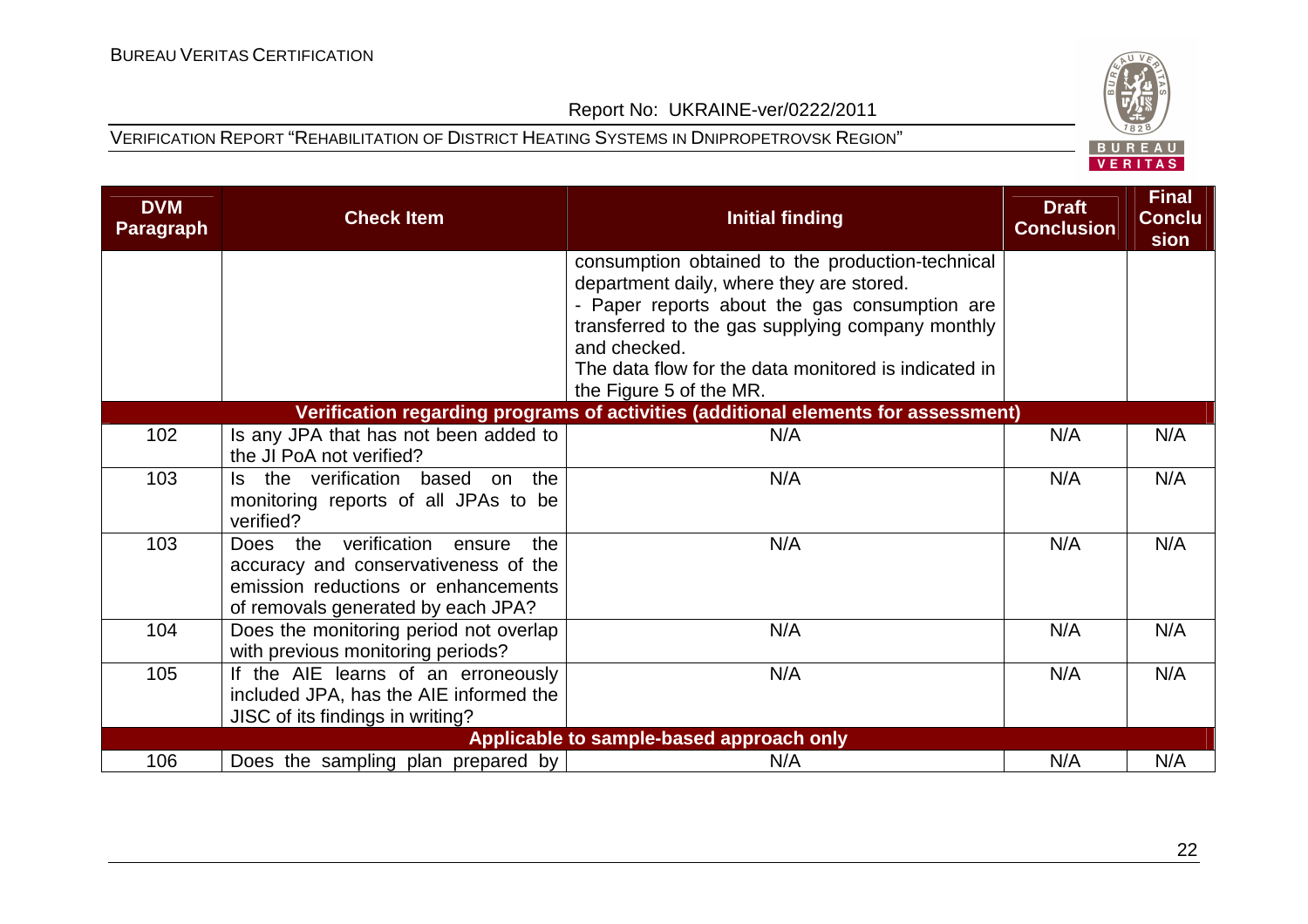

| <b>DVM</b><br><b>Paragraph</b> | <b>Check Item</b>                                | <b>Initial finding</b> | <b>Draft</b><br><b>Conclusion</b> | <b>Final</b><br><b>Conclu</b><br>sion |
|--------------------------------|--------------------------------------------------|------------------------|-----------------------------------|---------------------------------------|
|                                | the AIE:                                         |                        |                                   |                                       |
|                                | (a) Describe its sample selection,               |                        |                                   |                                       |
|                                | taking into                                      |                        |                                   |                                       |
|                                | account that:                                    |                        |                                   |                                       |
|                                | (i) For each verification that uses a            |                        |                                   |                                       |
|                                | sample-based approach, the sample                |                        |                                   |                                       |
|                                | selection<br>shall<br>be<br>sufficiently         |                        |                                   |                                       |
|                                | representative of the JPAs in the JI             |                        |                                   |                                       |
|                                | PoA such extrapolation to all JPAs               |                        |                                   |                                       |
|                                | identified for that verification is              |                        |                                   |                                       |
|                                | reasonable, taking<br>into<br>account            |                        |                                   |                                       |
|                                | differences among the characteristics            |                        |                                   |                                       |
|                                | of JPAs, such as:                                |                        |                                   |                                       |
|                                | - The types of JPAs;                             |                        |                                   |                                       |
|                                | - The complexity of the applicable               |                        |                                   |                                       |
|                                | technologies and/or measures used;               |                        |                                   |                                       |
|                                | - The geographical location of each              |                        |                                   |                                       |
|                                | JPA;                                             |                        |                                   |                                       |
|                                | - The amounts of expected emission               |                        |                                   |                                       |
|                                | reductions of the JPAs being                     |                        |                                   |                                       |
|                                | verified;                                        |                        |                                   |                                       |
|                                | - The number of JPAs for which                   |                        |                                   |                                       |
|                                | emission<br>reductions are<br>being<br>verified; |                        |                                   |                                       |
|                                | - The length of monitoring periods of            |                        |                                   |                                       |
|                                |                                                  |                        |                                   |                                       |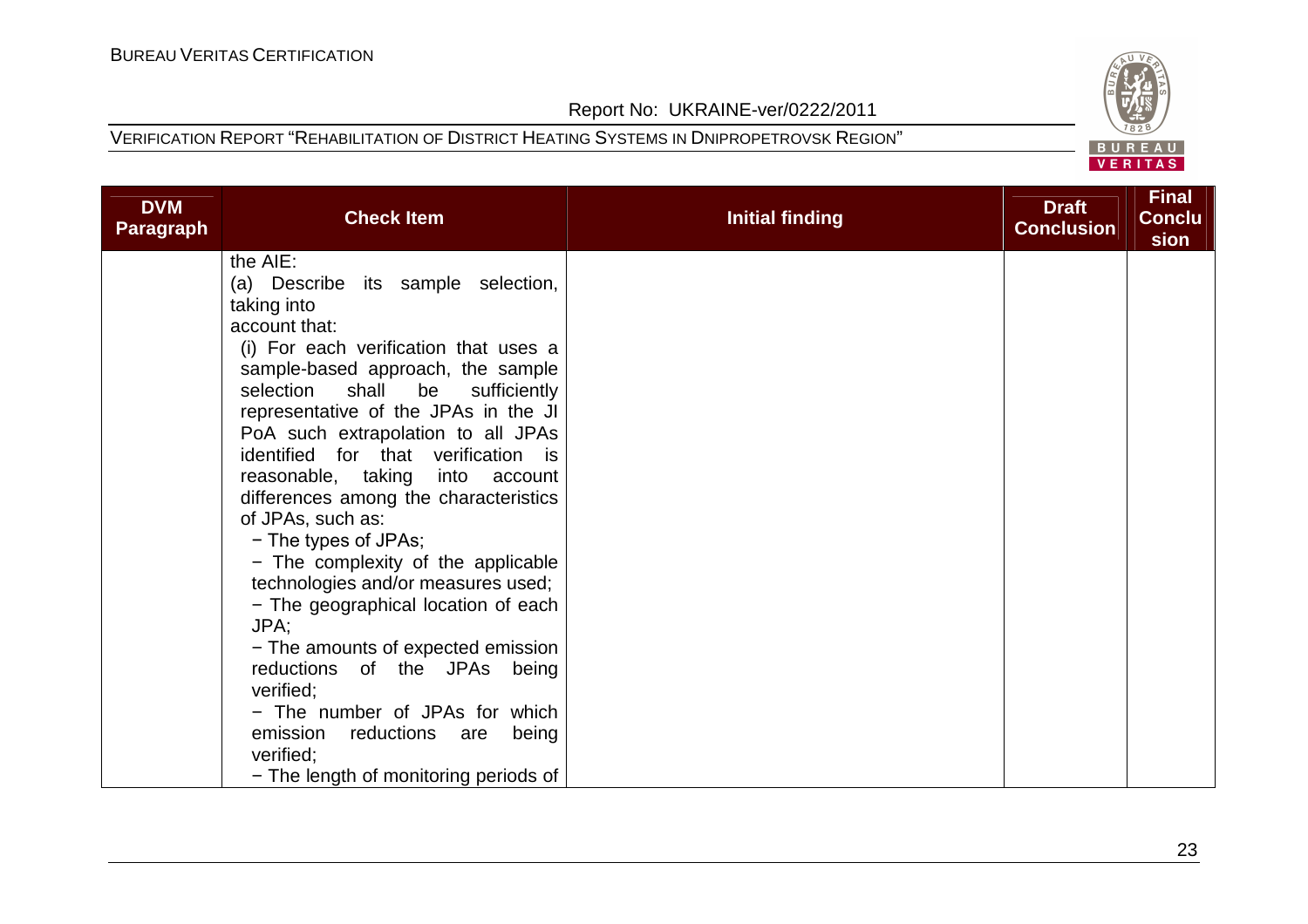

| <b>DVM</b><br><b>Paragraph</b> | <b>Check Item</b>                                                                                                                                                                                                                                                                                                                                                                        | <b>Initial finding</b> | <b>Draft</b><br><b>Conclusion</b> | <b>Final</b><br><b>Conclu</b><br>sion |
|--------------------------------|------------------------------------------------------------------------------------------------------------------------------------------------------------------------------------------------------------------------------------------------------------------------------------------------------------------------------------------------------------------------------------------|------------------------|-----------------------------------|---------------------------------------|
|                                | the JPAs being verified; and<br>- The samples selected for prior<br>verifications, if any?                                                                                                                                                                                                                                                                                               |                        |                                   |                                       |
| 107                            | the sampling plan ready for<br>ls.<br>publication through the secretariat<br>along with the verification report and<br>supporting documentation?                                                                                                                                                                                                                                         | N/A                    | N/A                               | N/A                                   |
| 108                            | Has the AIE made site inspections of at<br>least the square root of the number of<br>total JPAs, rounded to the upper whole<br>number? If the AIE makes no site<br>inspections or fewer site inspections<br>than the square root of the number of<br>total JPAs, rounded to the upper whole<br>number, then does the AIE provide a<br>reasonable<br>explanation<br>and<br>justification? | N/A                    | N/A                               | N/A                                   |
| 109                            | Is the sampling plan available for<br>submission to the secretariat for the<br>JISC.s ex ante assessment? (Optional)                                                                                                                                                                                                                                                                     | N/A                    | N/A                               | N/A                                   |
| 110                            | If the AIE learns of a fraudulently<br>included JPA, a fraudulently monitored<br>JPA or an inflated number of emission<br>reductions claimed in a JI PoA, has the<br>AIE informed the JISC of the fraud in                                                                                                                                                                               | N/A                    | N/A                               | N/A                                   |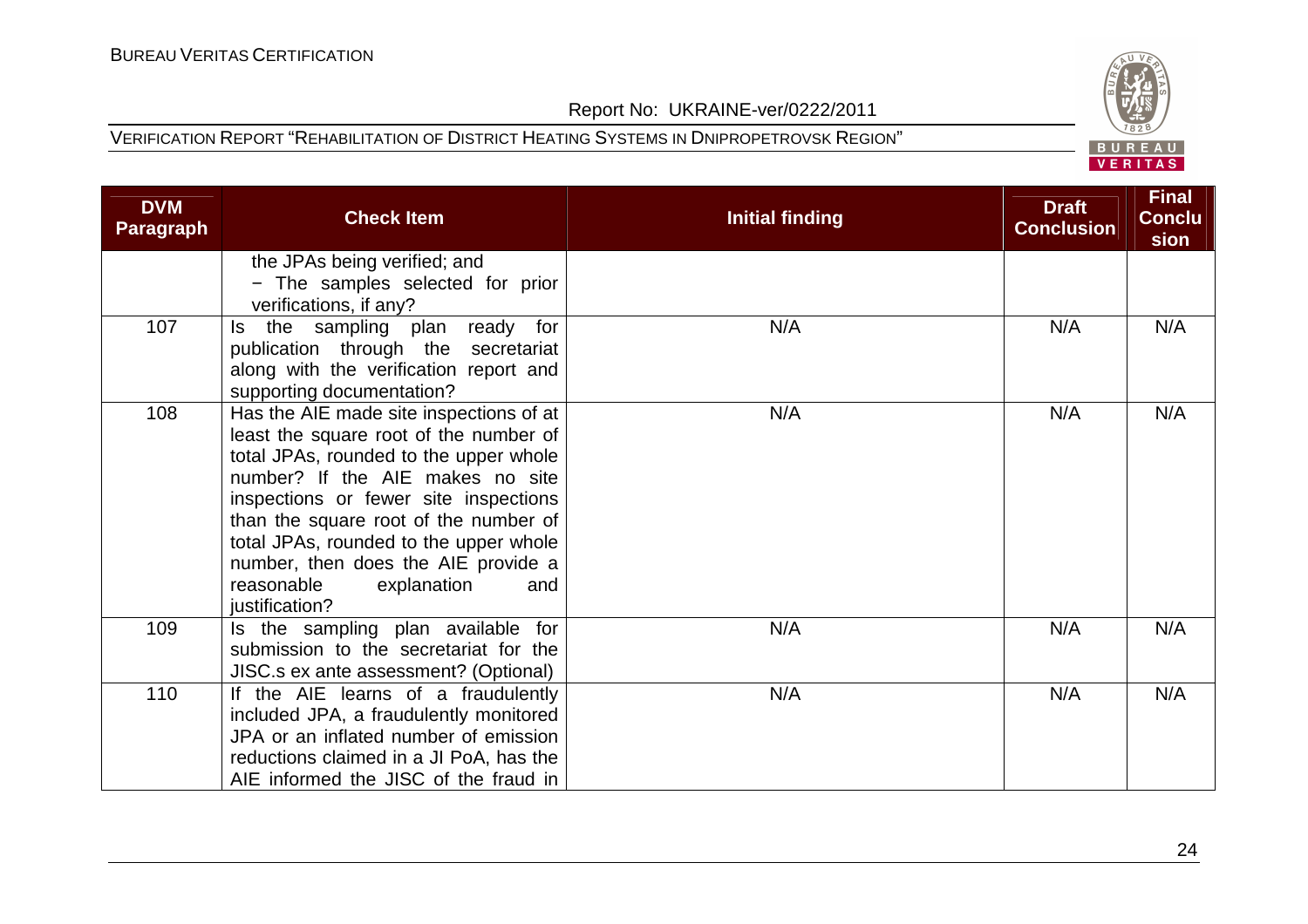#### VERIFICATION REPORT "REHABILITATION OF DISTRICT HEATING SYSTEMS IN DNIPROPETROVSK REGION"



| <b>DVM</b><br>Paragraph | <b>Check Item</b> | <b>Initial finding</b> | <b>Draft</b><br><b>Conclusion</b> | Final<br> Conclu<br>sion |
|-------------------------|-------------------|------------------------|-----------------------------------|--------------------------|
|                         | writing?          |                        |                                   |                          |

#### **Table 2 Resolution of Corrective Action and Clarification Requests**

| Draft report clarifications and corrective<br>action requests by validation team                                                                                                     | Ref. to<br>checklist<br>question<br>in table 1 | Summary of project participant response                                                                                                                                                                                                                                                                                                                                   | <b>Verification</b><br>team<br>conclusion                                                                          |
|--------------------------------------------------------------------------------------------------------------------------------------------------------------------------------------|------------------------------------------------|---------------------------------------------------------------------------------------------------------------------------------------------------------------------------------------------------------------------------------------------------------------------------------------------------------------------------------------------------------------------------|--------------------------------------------------------------------------------------------------------------------|
| <b>CAR01</b><br>The information concerning project approval<br>is missing in the MR. Please, add the<br>appropriate information to MR. Please,<br>submit Letters of Approval to AIE. | Item 90                                        | The Letters of Approval for this project are issued by<br>Ukraine (Host party) and Switzerland:<br>Letter of Approval from Ukraine: No. 569/23/7 dated<br>16.03.2011;<br>Letter of Approval from Switzerland: No. J294-0485<br>dated 24.01.2011.<br>This information is added to MR #04 version 02.<br>The copies of these Letters of Approval will be<br>provided to AIE | The issue is<br>closed based<br>on appropriate<br>information,<br>corrections<br>and<br>documentation<br>provided. |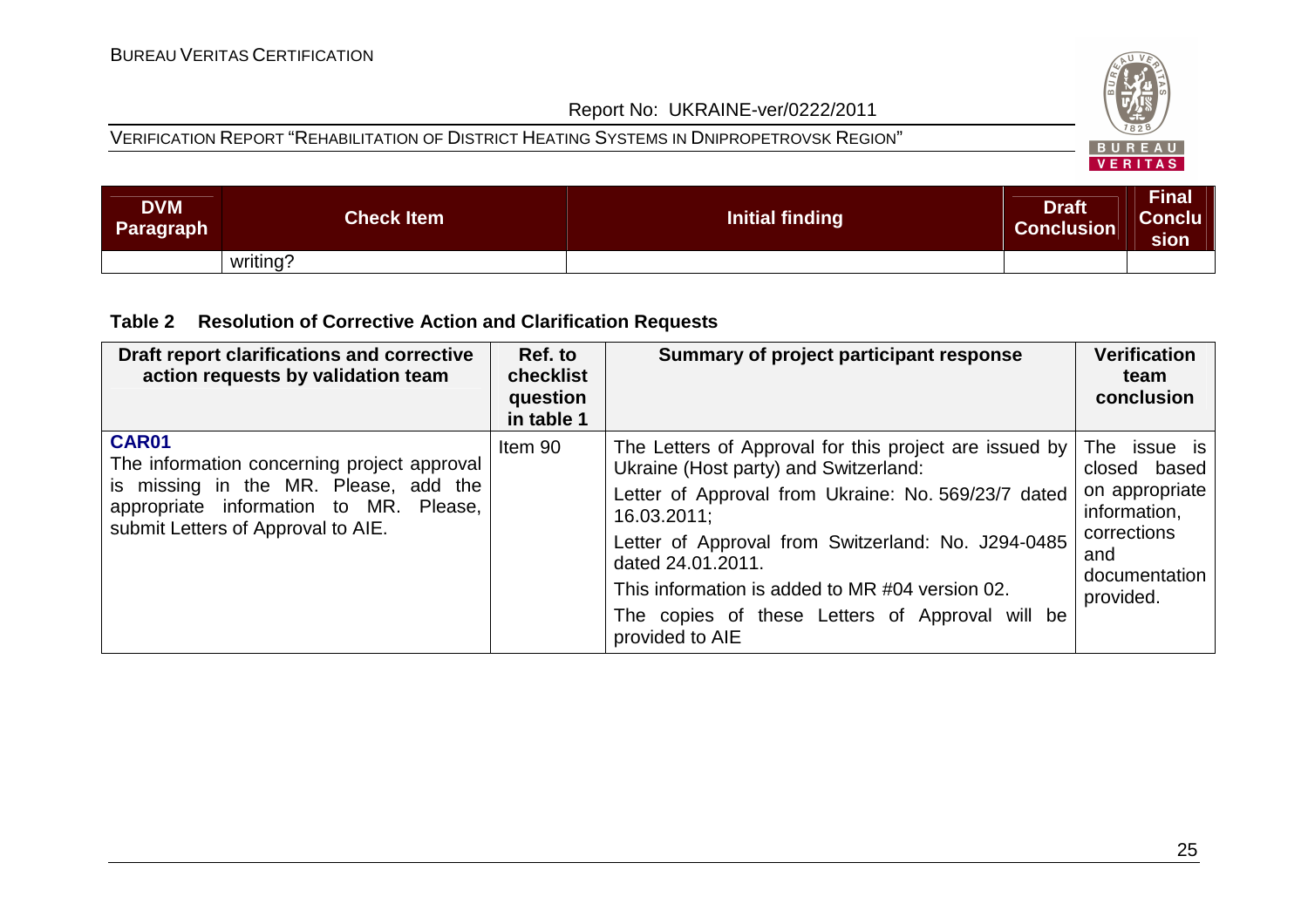Report No: UKRAINE-ver/0222/2011



| CAR02<br>The actual (stated in the MR) and estimated<br>(stated in the PDD) amount of ERUs differs<br>significantly. Please, add a comparison of<br>the values to the MR and provide justification<br>of the difference. | Item 92 | As it is described in PDD, the method for prognostic<br>calculations used in PDD and the approach for<br>calculation of actual emission reduction in monitoring<br>plan are principally different.<br>Estimated (stated in the PDD, section D.1.4) amount<br>of emission reductions is based on the prognostic<br>calculations with taking into account the prognostic<br>efficiency of boilers, prognostic estimation of efficiency<br>of some energy saving measures from ones described<br>in PDD that are calculable (not all of them), and<br>without account of any future conditions (which is<br>impossible in principle). | The<br>project<br>participants'<br>response was<br>reviewed and<br>found to<br>be<br>sufficient. The<br>issue<br><b>is</b><br>closed. |
|--------------------------------------------------------------------------------------------------------------------------------------------------------------------------------------------------------------------------|---------|------------------------------------------------------------------------------------------------------------------------------------------------------------------------------------------------------------------------------------------------------------------------------------------------------------------------------------------------------------------------------------------------------------------------------------------------------------------------------------------------------------------------------------------------------------------------------------------------------------------------------------|---------------------------------------------------------------------------------------------------------------------------------------|
|                                                                                                                                                                                                                          |         | The minimum assured result of implementation of the<br>energy saving measures was adopted in PDD, and in<br>cases when it was impossible to express this result in<br>figures – was not taken into account though had to be<br>for sure positive.                                                                                                                                                                                                                                                                                                                                                                                  |                                                                                                                                       |
|                                                                                                                                                                                                                          |         | In contrast to PDD, calculations in a MR are based on<br>actual achieved results of the project implementation<br>with taking into account the actual (both internal and<br>external) conditions for district heating in a reported<br>year (see PDD sections B1, D.1.1 and/or MR section<br>A.5.1). This approach eliminates any possibility of<br>reduction of fuel consumption and correspondingly<br>GHG emission due to incomplete delivery of heat to<br>consumers, is the most appropriate, precise,<br>corresponding to the conservative approach, and the                                                                 |                                                                                                                                       |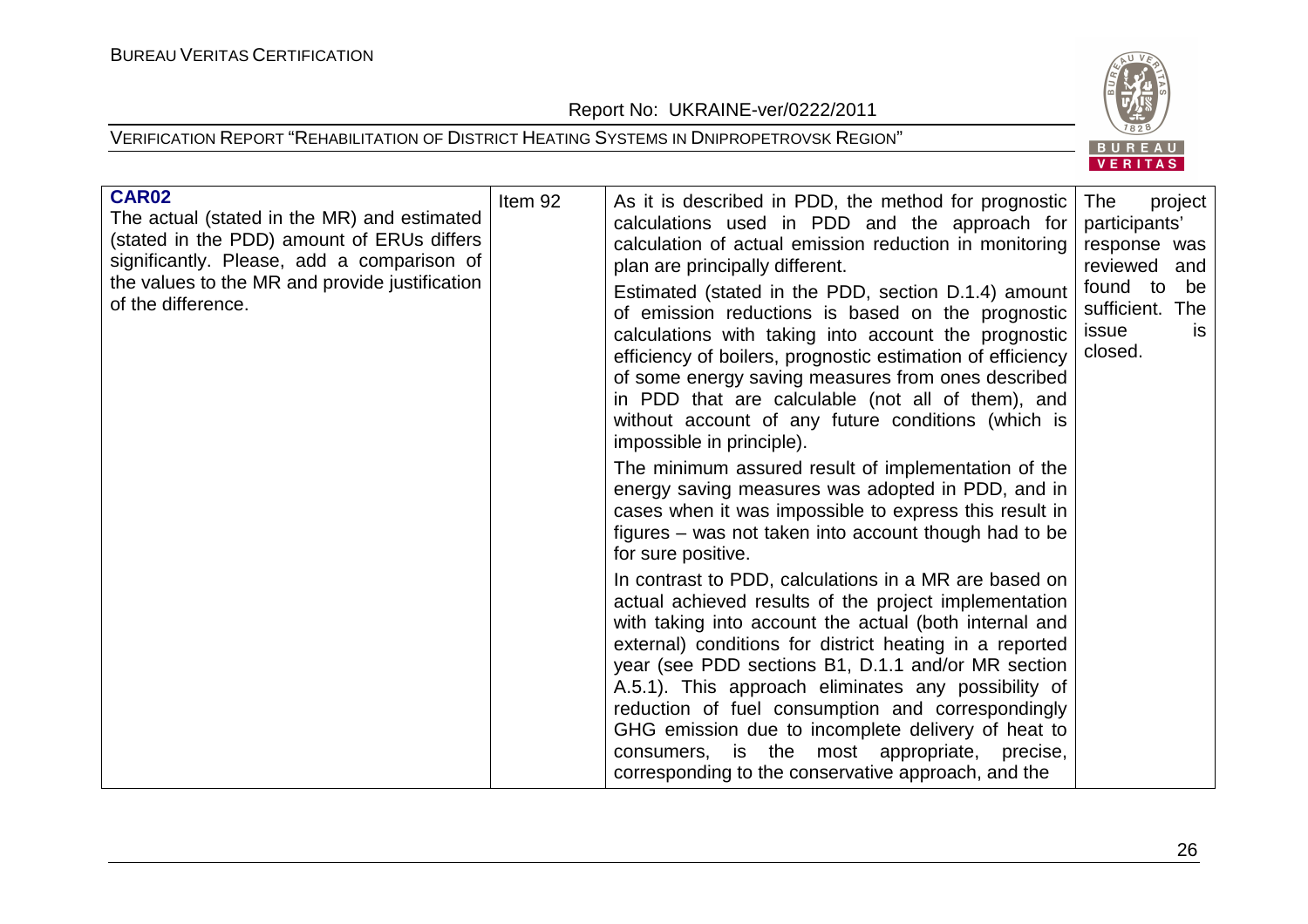

|                                                                                                                                                            |              | most closely reflects the aims, goals and spirit of Kyoto<br>Protocol.                                                                                                                                                                                                                        |                                                                    |
|------------------------------------------------------------------------------------------------------------------------------------------------------------|--------------|-----------------------------------------------------------------------------------------------------------------------------------------------------------------------------------------------------------------------------------------------------------------------------------------------|--------------------------------------------------------------------|
|                                                                                                                                                            |              | Moreover, the measures that enable to achieve the<br>largest effect are implemented with first-priority, and<br>implementation of the scheduled measures at the<br>majority of objects is accompanied with additional/<br>associated minor measures that are not predicatively<br>calculable. |                                                                    |
|                                                                                                                                                            |              | Thus the results of these two approaches should be<br>different by definition.                                                                                                                                                                                                                |                                                                    |
|                                                                                                                                                            |              | All calculations in a MR are namely justification of the<br>reality of actually achieved emission reductions in<br>course of implementation energy saving measures in<br>accordance with the PDD.                                                                                             |                                                                    |
| <b>CAR03</b><br>The statement in the section A.8 of the MR<br>"There was no verification before" is<br>irrelevant for the MR for 2010. Please,<br>correct. | Item 92      | This is corrected in MR #04 version 02.                                                                                                                                                                                                                                                       | CAR is closed<br>based on due<br>corrections<br>made in the<br>MR. |
| CAR04<br>The Excel files do not contain project title<br>monitoring period.<br>Please, make<br>and<br>corresponding corrections.                           | Item $95(b)$ | This is corrected in MR #04 version 02.                                                                                                                                                                                                                                                       | CAR is closed<br>based on due<br>corrections<br>made in the<br>MR. |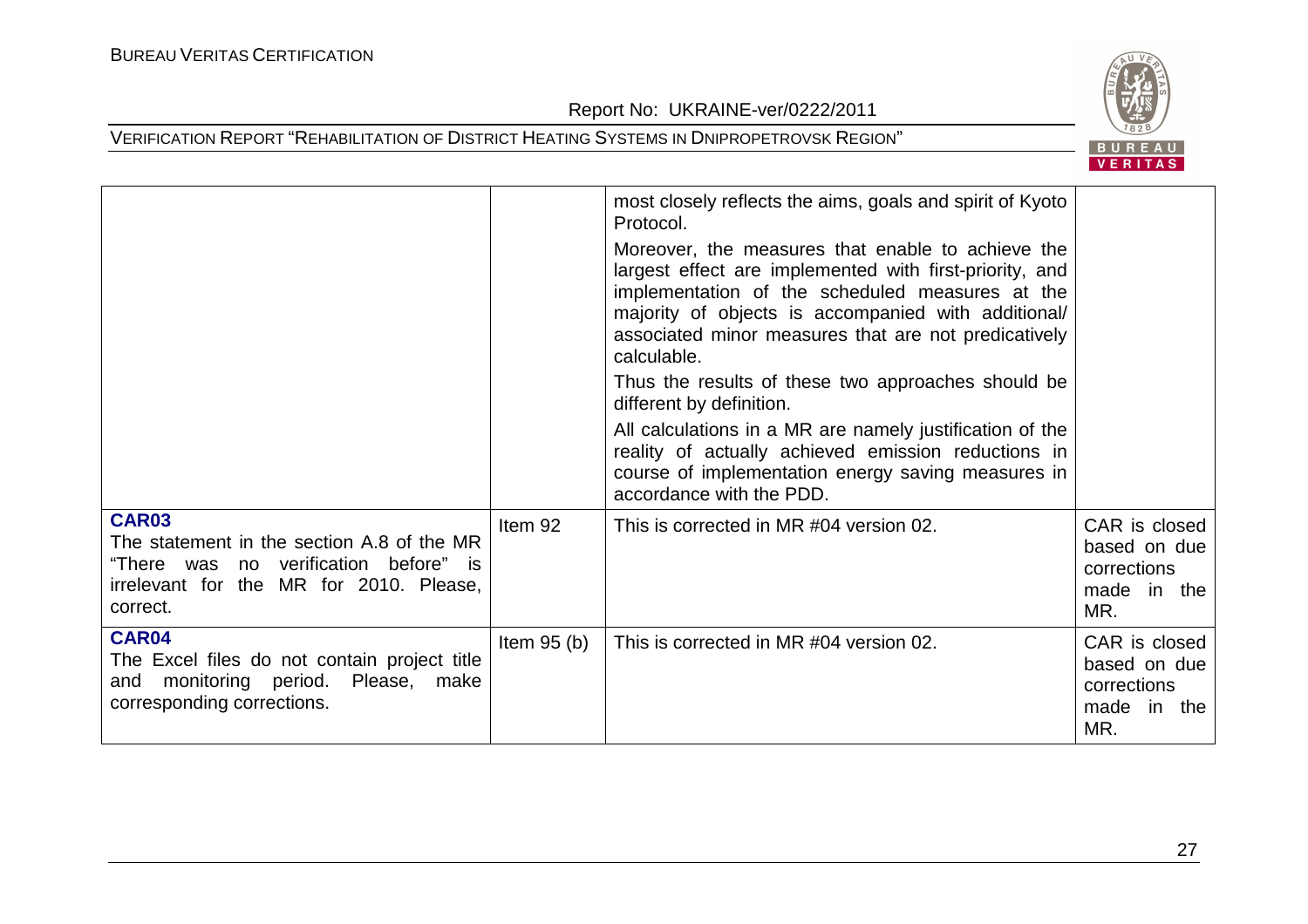

| <b>CAR05</b><br>Please, indicate a recording frequency for<br>the parameter # 10 "Heat transfer factor of<br>new buildings and buildings with new<br>thermal insulation" and an exact value of this<br>parameter for each monitoring year (Annex<br>1) | Item $95(b)$  | Parameter # 10 "Heat transfer factor of new buildings   CAR is closed<br>and buildings with new thermal insulation" is taken as   on the basis of<br>the maximum value specified in the State Buildings required<br>Norms B.2.6-31:2006 and is general for all country,<br>namely this valid value (0.36 W/m2*K) is indicated in<br>MR.<br>Thus it is to be checked/recorded once per year and is<br>subject to change upon ratification of any other value<br>in normative documents.<br>This information is added to MR #04 version 02 | information<br>provided and<br>corrections<br>made in the<br>MR.   |
|--------------------------------------------------------------------------------------------------------------------------------------------------------------------------------------------------------------------------------------------------------|---------------|------------------------------------------------------------------------------------------------------------------------------------------------------------------------------------------------------------------------------------------------------------------------------------------------------------------------------------------------------------------------------------------------------------------------------------------------------------------------------------------------------------------------------------------|--------------------------------------------------------------------|
| <b>CAR06</b><br>Please, provide clear reference for the<br>parameter "outside temperature" indicated in<br>the Annex 1 of MR                                                                                                                           | Item $95$ (d) | This is provided in MR #04 version 02                                                                                                                                                                                                                                                                                                                                                                                                                                                                                                    | CAR is closed<br>based on due<br>corrections<br>made in the<br>MR. |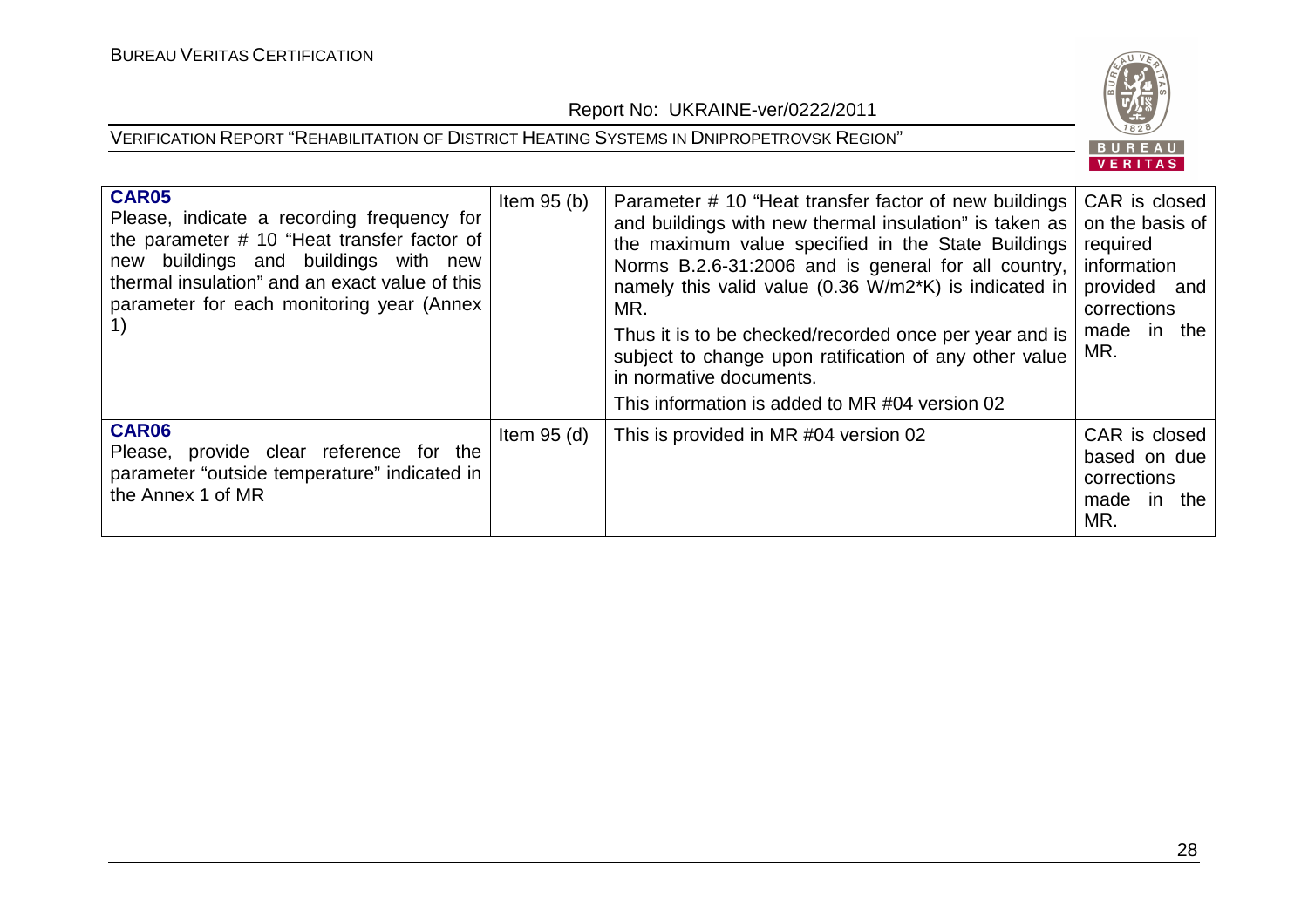Report No: UKRAINE-ver/0222/2011





| <b>CAR07</b><br>The values of the outside temperature - 23<br>and 24 - are used for recalculating factor for<br>average load calculation in the supporting<br>Excel file. At the same time, monitoring plan<br>foresees yearly monitoring of this parameter.<br>Please, provide factor calculations for each<br>monitoring year. | Item $95$ (d) | The values of the outside temperature - 23 and - $24 -$<br>are the minimum outside temperatures for a town that<br>were determined on many years historical base and<br>are recommended for project development according<br>to the "KTM 204 Ukraine 244-94", Annex 1. Namely<br>these values from "KTM" are used by district heating<br>organizations for calculation of the maximal connected<br>load for any year. Due to "KTM 204 Ukraine 244-94" is<br>valid normative document without any corrections,<br>these values were not changed during monitoring<br>periods.<br>Monitoring plan foresees yearly monitoring not of this<br>parameter, but of the actual averaged outside<br>temperature during heating period.<br>Values of recalculating factor g (in the base year) are<br>used mainly for calculation of parameter "ab" (Portion<br>of fuel (heat), consumed for heating purposes in the<br>baseline) that is used in further calculations.<br>The Monitoring plan foresees yearly monitoring of<br>parameter g since theoretically the situation is possible<br>when in the base year the hot water supply service<br>was absent at all, and in the reported year this service<br>was provided (see section D, formulae 6 of MR); in this<br>case parameter "ar" should be used, and parameter g<br>should be needed for calculation of parameter "ar". | project<br>The<br>participants'<br>response was<br>reviewed and<br>found to<br>be<br>sufficient. The<br>issue<br>is.<br>closed. |  |
|----------------------------------------------------------------------------------------------------------------------------------------------------------------------------------------------------------------------------------------------------------------------------------------------------------------------------------|---------------|----------------------------------------------------------------------------------------------------------------------------------------------------------------------------------------------------------------------------------------------------------------------------------------------------------------------------------------------------------------------------------------------------------------------------------------------------------------------------------------------------------------------------------------------------------------------------------------------------------------------------------------------------------------------------------------------------------------------------------------------------------------------------------------------------------------------------------------------------------------------------------------------------------------------------------------------------------------------------------------------------------------------------------------------------------------------------------------------------------------------------------------------------------------------------------------------------------------------------------------------------------------------------------------------------------------------------------------------------------------------------|---------------------------------------------------------------------------------------------------------------------------------|--|
|----------------------------------------------------------------------------------------------------------------------------------------------------------------------------------------------------------------------------------------------------------------------------------------------------------------------------------|---------------|----------------------------------------------------------------------------------------------------------------------------------------------------------------------------------------------------------------------------------------------------------------------------------------------------------------------------------------------------------------------------------------------------------------------------------------------------------------------------------------------------------------------------------------------------------------------------------------------------------------------------------------------------------------------------------------------------------------------------------------------------------------------------------------------------------------------------------------------------------------------------------------------------------------------------------------------------------------------------------------------------------------------------------------------------------------------------------------------------------------------------------------------------------------------------------------------------------------------------------------------------------------------------------------------------------------------------------------------------------------------------|---------------------------------------------------------------------------------------------------------------------------------|--|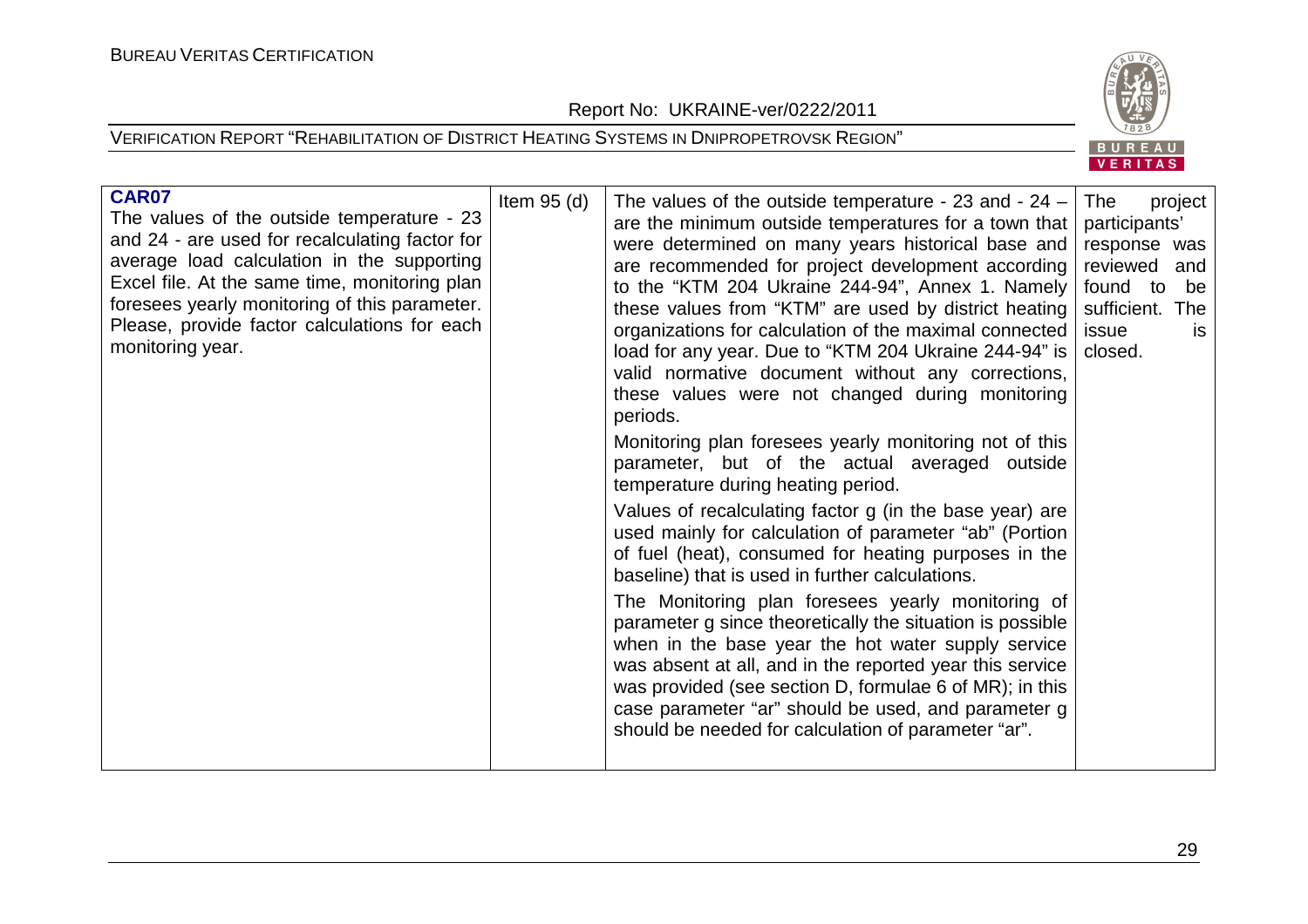

|                                                                                                                                                                                                                                                                                                                        |               | There were no such cases in course of implementation<br>of this project, that is why calculations and values of<br>parameter g for reported years were not provided in<br>MR.<br>This information for each monitoring year is added to<br>MR #02 version 02 (in the supporting Excel files).                                                                                                        |                                                                                                                                       |
|------------------------------------------------------------------------------------------------------------------------------------------------------------------------------------------------------------------------------------------------------------------------------------------------------------------------|---------------|-----------------------------------------------------------------------------------------------------------------------------------------------------------------------------------------------------------------------------------------------------------------------------------------------------------------------------------------------------------------------------------------------------|---------------------------------------------------------------------------------------------------------------------------------------|
| <b>CAR08</b><br>The recalculating factor for average load<br>used for "a" parameter calculation should be<br>monitored once a year according to the<br>monitoring plan. However, the recalculating<br>factor for the base year is used for ERUs<br>calculation for each monitoring period.<br>Please, correct/clarify. | Item $95$ (d) | According to the monitoring plan in PDD and MR,<br>namely the recalculating factor for the base year<br>should be used for ERUs calculation for each<br>monitoring period, since sharing of the heat/fuel<br>consumed for heating and for hot water supply in any<br>reported year is based on the " $a_b$ " parameter<br>calculated with account of the recalculating factor for<br>the base year. | The<br>project<br>participants'<br>response was<br>reviewed and<br>found to<br>be<br>sufficient. The<br>issue<br><b>is</b><br>closed. |
|                                                                                                                                                                                                                                                                                                                        |               | The parameter "a <sub>r</sub> " should be used for calculations in a<br>reported year only for the case when in the base year<br>the hot water supply service was absent at all, and in<br>the reported year this service was provided (see<br>section D, formulae 6 of MR). There were no such<br>cases in course of implementation of this project.                                               |                                                                                                                                       |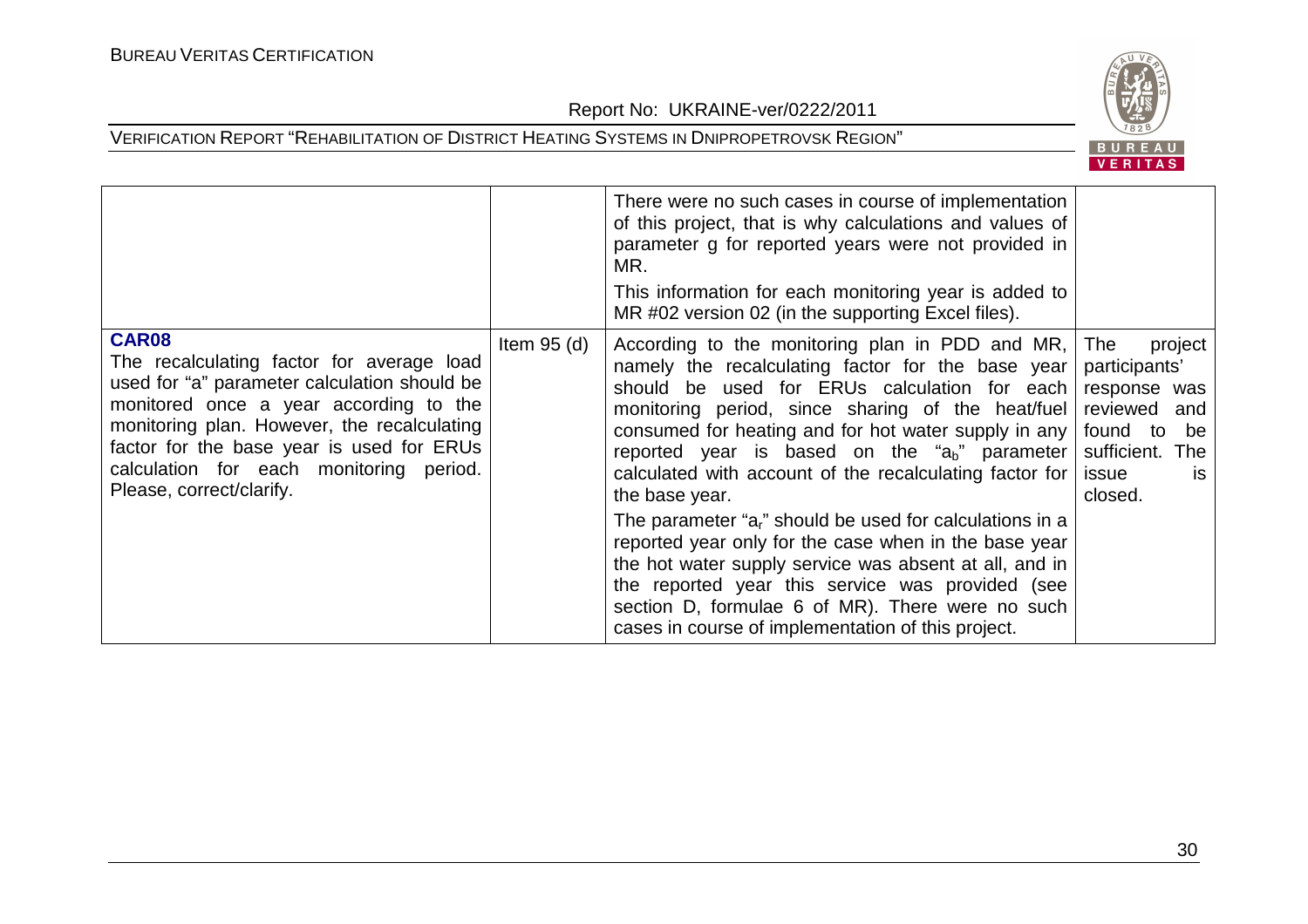Report No: UKRAINE-ver/0222/2011



| <b>CAR09</b><br>calculated parameter "Corrected<br>The<br>annual gas consumption according to<br>accuracy of measurement equipment" is<br>used for carbon emissions calculation. This<br>contradicts the monitoring approach in the<br>determined PDD. Please, make the<br>calculation algorithm in the MR consistent<br>with the one in the PDD. | Item $95$ (d)  | The volume of consumed natural gas was corrected by  <br>measurement error according to the conservative<br>approach. Amount of natural gas consumed in the<br>reported year that was used for Project emissions<br>calculations was increased by the level of accuracy of<br>gas flow meters installed at the boiler-houses (see<br>Comment for parameter 1.1, Annex 1).<br>Such way of calculation does not contradict the<br>monitoring approach in the determined PDD, since it<br>does not change the calculation algorithm but only<br>reflects the conservative approach to data processing.<br>Even though such way of calculation leads to<br>understating of amounts of ERUs, it guarantees<br>validity of values of natural gas consumption (which is<br>the main parameter affecting greenhouse gas<br>emissions in this project), even in the case of<br>maximum meter's error in positive for the project<br>direction. | CAR is closed.                                                     |
|---------------------------------------------------------------------------------------------------------------------------------------------------------------------------------------------------------------------------------------------------------------------------------------------------------------------------------------------------|----------------|---------------------------------------------------------------------------------------------------------------------------------------------------------------------------------------------------------------------------------------------------------------------------------------------------------------------------------------------------------------------------------------------------------------------------------------------------------------------------------------------------------------------------------------------------------------------------------------------------------------------------------------------------------------------------------------------------------------------------------------------------------------------------------------------------------------------------------------------------------------------------------------------------------------------------------------|--------------------------------------------------------------------|
| <b>CAR10</b><br>In the section B.1. the names of the<br>measuring equipment manufacturers must<br>be indicated, but not the city/country as it is<br>stated in the MR version 01. Please, make<br>appropriate corrections.                                                                                                                        | Item $101$ (b) | This is corrected in MR #04 version 02                                                                                                                                                                                                                                                                                                                                                                                                                                                                                                                                                                                                                                                                                                                                                                                                                                                                                                | CAR is closed<br>based on due<br>corrections<br>made in the<br>MR. |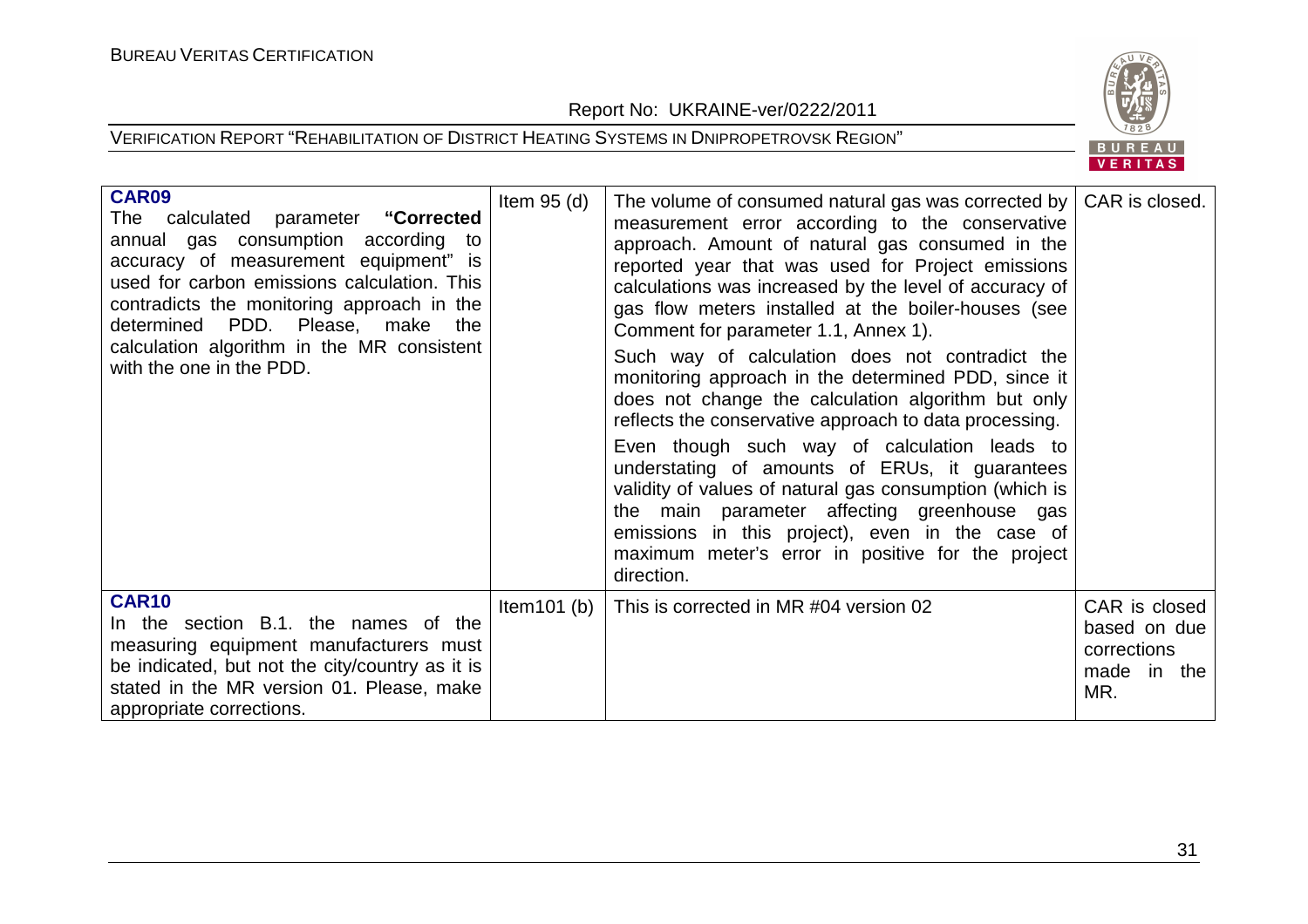Report No: UKRAINE-ver/0222/2011



| <b>CAR11</b><br>FAR01<br>was issued during<br>The<br>the<br>determination process: "Please, provide<br>documented instruction which indicates that<br>the data monitored and required<br>for<br>verification are to be kept for two years after<br>the crediting period as per JI determination<br>and verification manual, v.01".<br>Please, clarify in the MR how the FAR01 has<br>addressed<br>provide<br>and<br>the<br>been<br>documented evidence. | Item $101(c)$ | All collected data relevant to monitoring and<br>verification are to be storaged during two years after<br>the end of the crediting period, according to the Order<br>14a dated 04.10.2010, on appointment of the<br>responsible person and storage term of documents.<br>This information is added to MR #04 version 02                                                                                                                                                                                                                                                                                                                                                                 | The issue is<br>closed based<br>on appropriate<br>corrections<br>and<br>documentation<br>provided. |
|---------------------------------------------------------------------------------------------------------------------------------------------------------------------------------------------------------------------------------------------------------------------------------------------------------------------------------------------------------------------------------------------------------------------------------------------------------|---------------|------------------------------------------------------------------------------------------------------------------------------------------------------------------------------------------------------------------------------------------------------------------------------------------------------------------------------------------------------------------------------------------------------------------------------------------------------------------------------------------------------------------------------------------------------------------------------------------------------------------------------------------------------------------------------------------|----------------------------------------------------------------------------------------------------|
| <b>FAR01</b><br>The duration of the heating period in Ukraine<br>covers a part of one calendar year and a<br>part of the next year. However, the<br>monitoring period for the Project coincides<br>with the calendar year. Please, provide the<br>starting and final dates of heating period for<br>each monitoring period for each boiler-house<br>and make corresponding corrections in the<br>calculations.                                          | Item $95(b)$  | The bondaries of monitoring periods for every<br>monitoring reports for the Project coincide with the<br>calendar year. According to this, all calculations for the<br>Project were done for a calendar year, as it is<br>described in the JI project specific approach for<br>monitoring. The starting and final dates of heating<br>period are considered in calculations by parameter<br>#11 "Duration of the heating period". Namely this<br>parameter is to be monitored according to the<br>monitoring plan.<br>The recommendation to provide the starting and final<br>dates of heating period for each monitoring period for<br>each boiler-house will be met in the next MR #5. | <b>This</b><br>issue<br>must<br>be<br>checked<br>during<br>the<br>next<br>verification.            |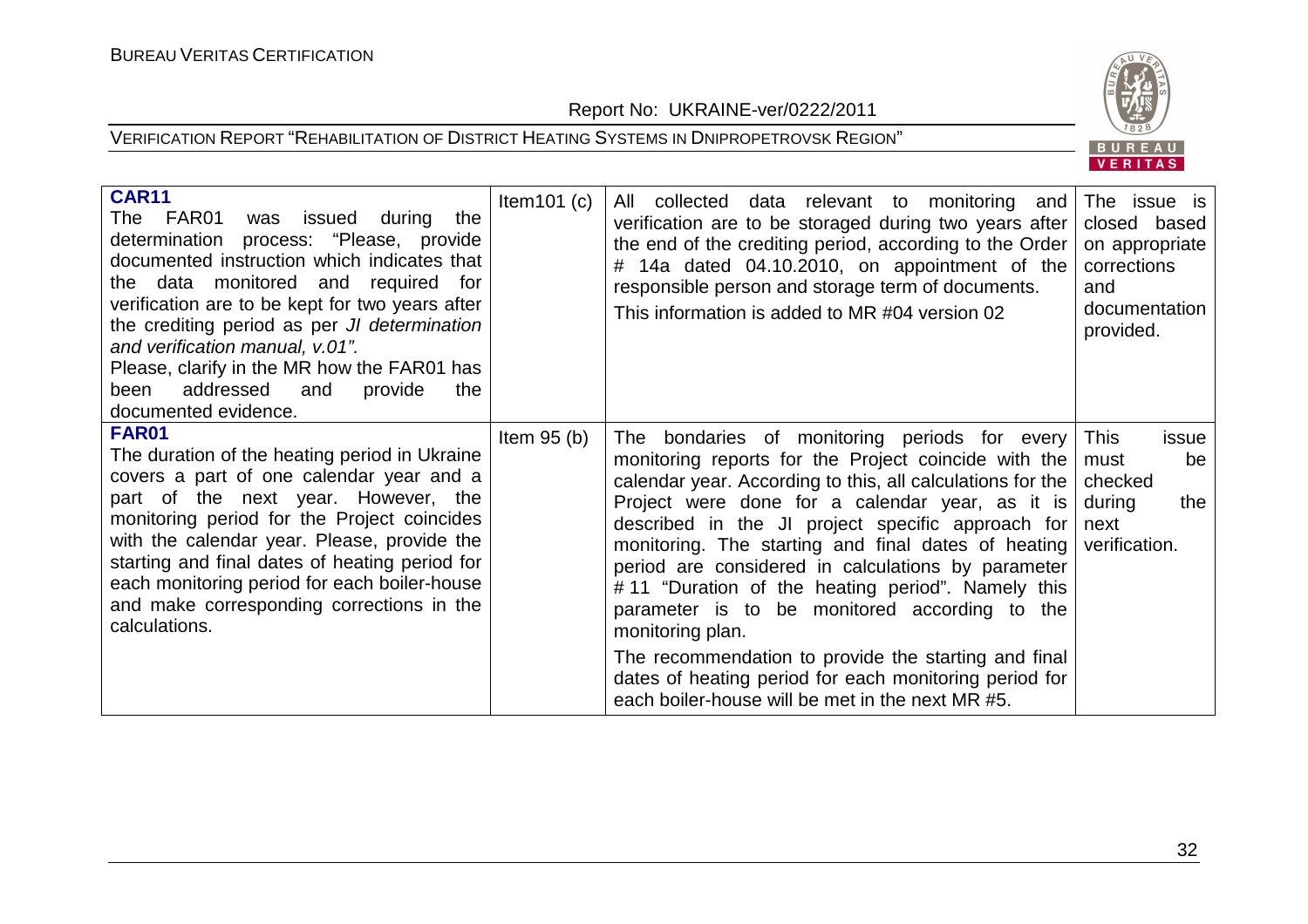

| <b>CL01</b><br>A number of report # 145/03 is indicated in<br>the MR (p1, p2). Please, clarify what the<br>number indicated stands for.<br>Please, provide ITL project ID in the MR.                                                                                                                                                                                             | Item 90 | In the MR, the National Environmental Investment<br>Agency of Ukraine reference Number of the Project is<br>indicated (see Section A.2).<br>ITL project ID will be indicated after its assignment to<br>the project.                                                                                                                                                                                                                                                                                                                                                                                                                                                                                                                                                                                                                                                               | The issue is<br>closed. |  |
|----------------------------------------------------------------------------------------------------------------------------------------------------------------------------------------------------------------------------------------------------------------------------------------------------------------------------------------------------------------------------------|---------|------------------------------------------------------------------------------------------------------------------------------------------------------------------------------------------------------------------------------------------------------------------------------------------------------------------------------------------------------------------------------------------------------------------------------------------------------------------------------------------------------------------------------------------------------------------------------------------------------------------------------------------------------------------------------------------------------------------------------------------------------------------------------------------------------------------------------------------------------------------------------------|-------------------------|--|
| <b>CL02</b><br>The average outside temperature during the<br>heating period for the<br>boiler-house<br>Vyborgska str., 28d differs form the other<br>values of temperature for the heating district<br>#10; for the boiler-house Artema str., $24 -$<br>form the the other values for NME<br>"Nikopolteploenergo" (Annex 2, supporting<br>Excel file) Please, justify this fact. | 95(b)   | The average outside temperature during the heating<br>period is calculated from the daily outside temperature<br>values taken for every day of heating period (see<br>Monitoring method for parameter 3, Annex 1). Thus<br>the value of the average outside temperature during<br>the heating period depends on duration of the heating<br>period and should be different for different heating<br>periods.<br>The duration of the heating period for the boiler-house<br>Vyborgska str., 28d is different from the other boiler-<br>houses of the heating district #10.<br>The duration of the heating period for the boiler-house<br>Artema str., 24 is different from the other boiler-houses<br>of NME "Nikopolteploenergo".<br>Thus, the average outside temperatures during the<br>heating period for these boiler-houses are different<br>from the others in the same town. | The issue is<br>closed. |  |